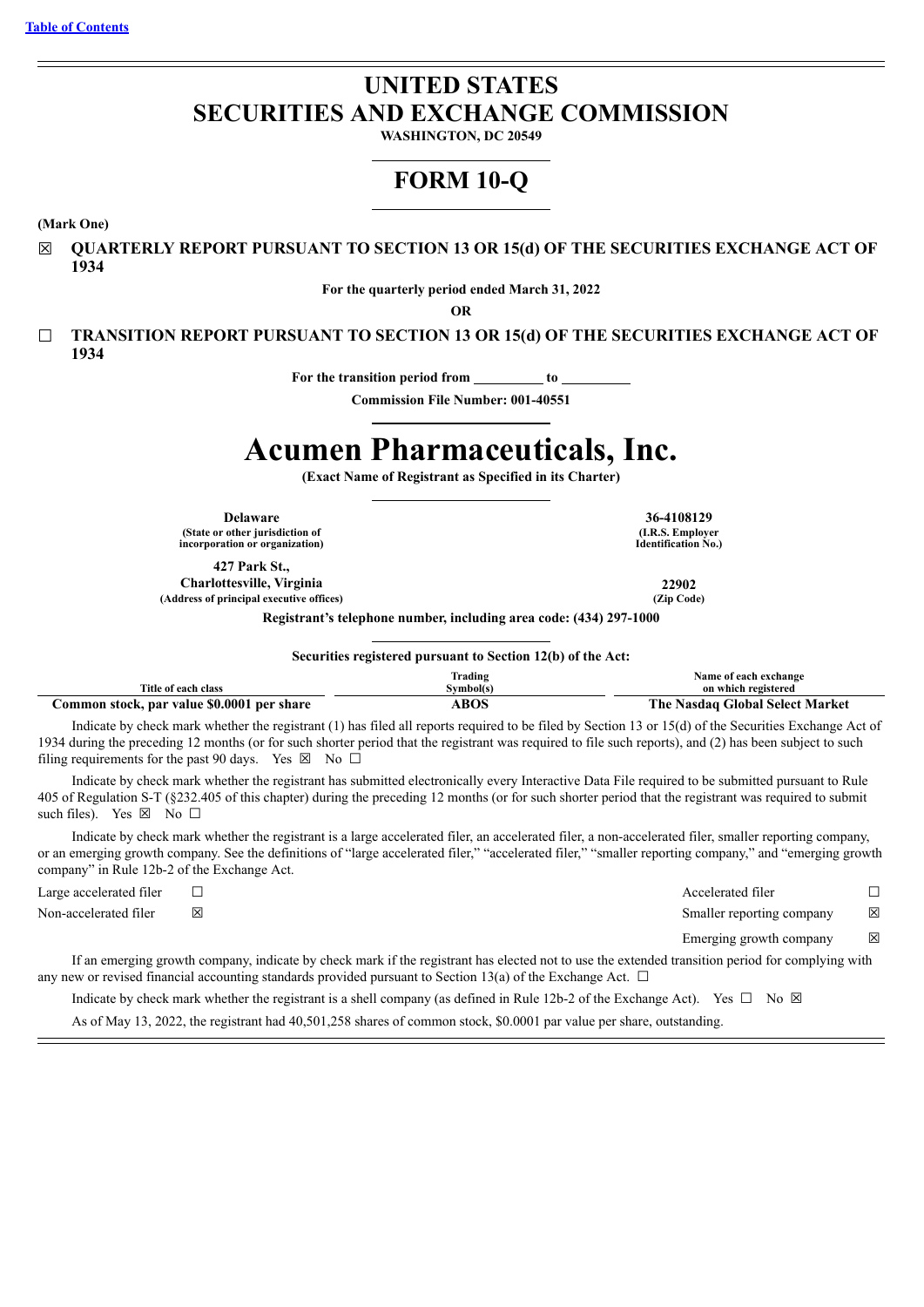<span id="page-1-0"></span>

|                   |                                                                                                   | Page |
|-------------------|---------------------------------------------------------------------------------------------------|------|
| PART I.           | <b>FINANCIAL INFORMATION</b>                                                                      |      |
| Item 1.           | <b>Financial Statements (Unaudited)</b>                                                           |      |
|                   | <b>Condensed Balance Sheets</b>                                                                   |      |
|                   | <b>Condensed Statements of Operations and Comprehensive Loss</b>                                  |      |
|                   | Condensed Statements of Changes in Convertible Preferred Stock and Stockholders' Equity (Deficit) |      |
|                   | <b>Condensed Statements of Cash Flows</b>                                                         |      |
|                   | <b>Notes to Condensed Financial Statements</b>                                                    |      |
| Item 2.           | Management's Discussion and Analysis of Financial Condition and Results of Operations             | 14   |
| Item 3.           | Quantitative and Qualitative Disclosures About Market Risk                                        | 20   |
| Item 4.           | <b>Controls and Procedures</b>                                                                    | 21   |
| PART II.          | <b>OTHER INFORMATION</b>                                                                          | 22   |
| Item 1.           | <b>Legal Proceedings</b>                                                                          | 22   |
| Item 1A.          | <b>Risk Factors</b>                                                                               | 22   |
| Item 2.           | Unregistered Sales of Equity Securities and Use of Proceeds                                       | 22   |
| Item 3.           | <b>Defaults Upon Senior Securities</b>                                                            | 22   |
| Item 4.           | <b>Mine Safety Disclosures</b>                                                                    | 23   |
| Item 5.           | <b>Other Information</b>                                                                          | 23   |
| Item 6.           | <b>Exhibits</b>                                                                                   | 23   |
| <b>Signatures</b> |                                                                                                   | 25   |
|                   |                                                                                                   |      |

## **SPECIAL NOTE REGARDING FORWARD-LOOKING STATEMENTS**

This Quarterly Report on Form 10-Q contains forward-looking statements, within the meaning of the Private Securities Litigation Reform Act of 1995, about us and our industry that involve substantial risks and uncertainties. All statements other than statements of historical facts contained in this Quarterly Report on Form 10-Q including statements regarding our future results of operations or financial condition, business strategy and plans and objectives of management for future operations, are forward-looking statements. In some cases, you can identify forward-looking statements because they contain words such as "anticipate," "believe," "contemplate," "continue," "could," "estimate," "expect," "intend," "may," "plan," "potential," "predict," "project," "should," "target," "will" or "would" or the negative of these words or other similar terms or expressions. These forward-looking statements include, but are not limited to, statements concerning the following:

- the sufficiency of our existing cash and cash equivalents and marketable securities to fund our future operating expenses and capital expenditure requirements;
- our ability to obtain funding for our operations, including funding necessary to develop and commercialize ACU193, subject to necessary regulatory approvals;
- the ability of our clinical trials to demonstrate the safety and efficacy of ACU193, and other positive results;
- the therapeutic potential of ACU193, including its potential for improved safety and efficacy, as compared to other monoclonal antibodies approved and or in development, as well as the expectations concerning the INTERCEPT-AD trial;

- the success, cost and timing of our development activities, nonclinical studies and clinical trials;
- the timing and focus of our future clinical trials, and the reporting of data from those trials;
- our plans relating to commercializing ACU193, subject to obtaining necessary regulatory approvals;
- our ability to attract and retain key scientific and clinical personnel;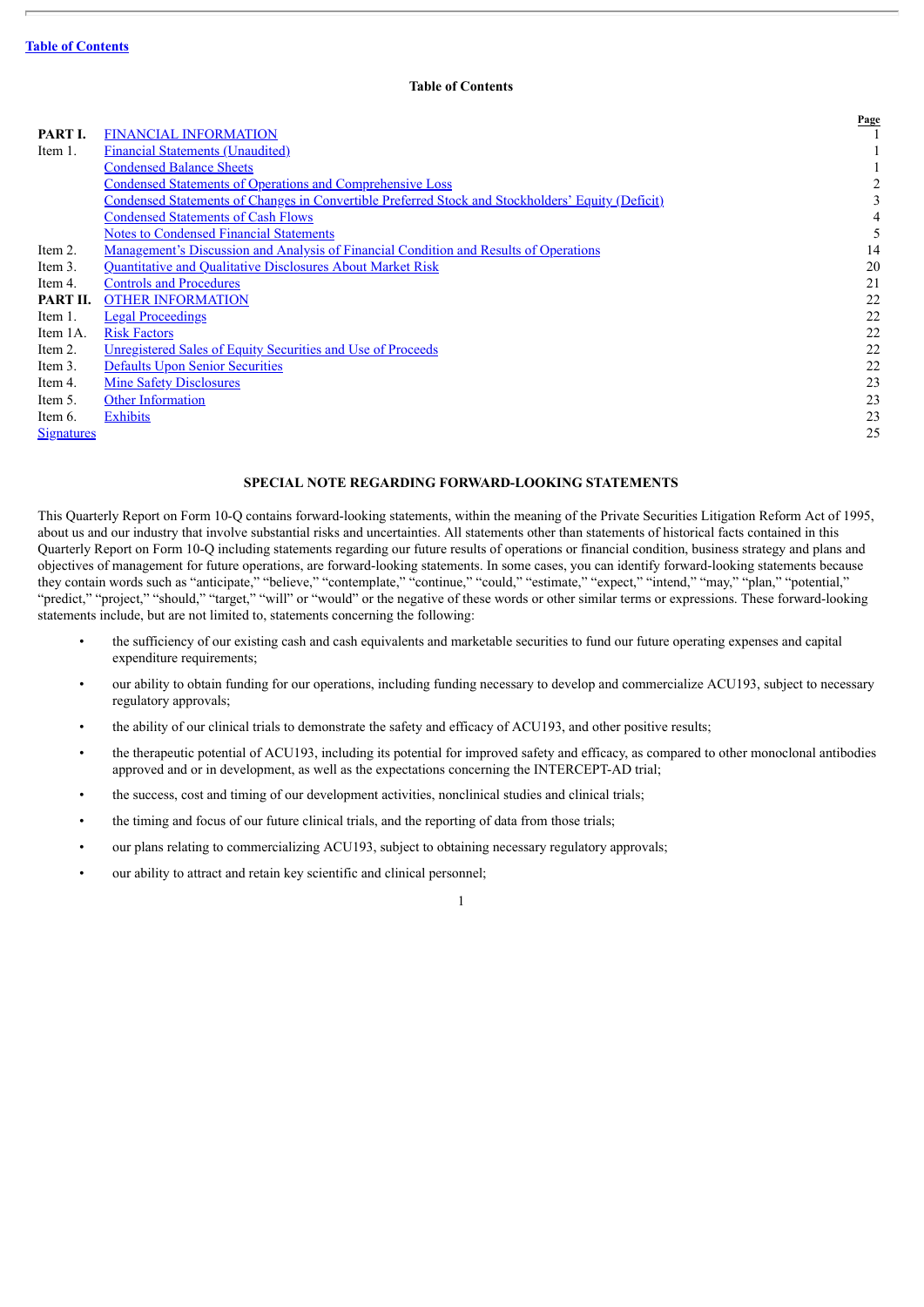- our ability to contract with third-party suppliers and manufacturers and their ability to perform adequately;
- our reliance on third parties to conduct clinical trials of ACU193, and for the manufacture of ACU193 for nonclinical studies and clinical trials;
- the success of competing therapies that are or may become available;
- our plans and ability to obtain or protect our intellectual property rights, including extensions of existing patent terms where available or the use of data market exclusivity to provide protection from generic or biosimilar versions of our product;
- the scope of protection we are able to establish and maintain for intellectual property rights covering ACU193 and technology;
- potential claims relating to our intellectual property;
- existing regulations and regulatory developments in the United States and other jurisdictions;
- unfavorable conditions in our industry, the global economy, including inflation and financial and credit market fluctuations, or the global supply chain, including as a result of geopolitical events such as the ongoing military conflict between Russia and Ukraine and related sanctions against Russia;
- our ability to obtain and maintain regulatory approval of ACU193, and any related restrictions, limitations and/or warnings in the label of any approved product candidate;
- our plans relating to the further development and manufacturing of ACU193, including additional therapeutic indications which we may pursue;
- our ability to develop and maintain our corporate infrastructure, including our ability to design and maintain an effective system of internal controls;
- our financial performance;
- the effects of the ongoing COVID-19 pandemic, geopolitical events such as the pending conflict with Russia and Ukraine; and
- our expectations regarding the time during which we will be an emerging growth company under the JOBS Act.

You should not rely on forward-looking statements as predictions of future events. The outcome of the events described in these forward-looking statements is subject to risks, uncertainties and other factors described under the header "*Risk Factors*" in our Annual Report on Form 10-K for the fiscal year ended December 31, 2021, filed with the Securities and Exchange Commission, or the SEC, on March 28, 2022, or the Annual Report. Moreover, we operate in a very competitive and rapidly changing environment. New risks and uncertainties emerge from time to time, and it is not possible for us to predict all risks and uncertainties that could have an impact on the forward-looking statements contained herein. The results, events and circumstances reflected in the forward-looking statements may not be achieved or occur, and actual results, events or circumstances could differ materially from those described in the forward-looking statements.

The forward-looking statements made in this Quarterly Report on Form 10-Q relate only to events as of the date on which the statements are made, and we undertake no obligation to update them to reflect events or circumstances after the date of this Quarterly Report on Form 10-Q or to reflect new information or the occurrence of unanticipated events, except as required by law.

Unless the context otherwise indicates, references in this report to the terms "Acumen," "the Company," "we," "our" and "us" refer to Acumen Pharmaceuticals, Inc.

We may announce material business and financial information to our investors using our investor relations website (www.investors.acumenpharm.com). We therefore encourage investors and others interested in Acumen to review the information that we make available on our website, in addition to following our filings with the SEC, webcasts, press releases and conference calls. Our website and information included in or linked to our website are not part of this Quarterly Report on Form 10-Q.

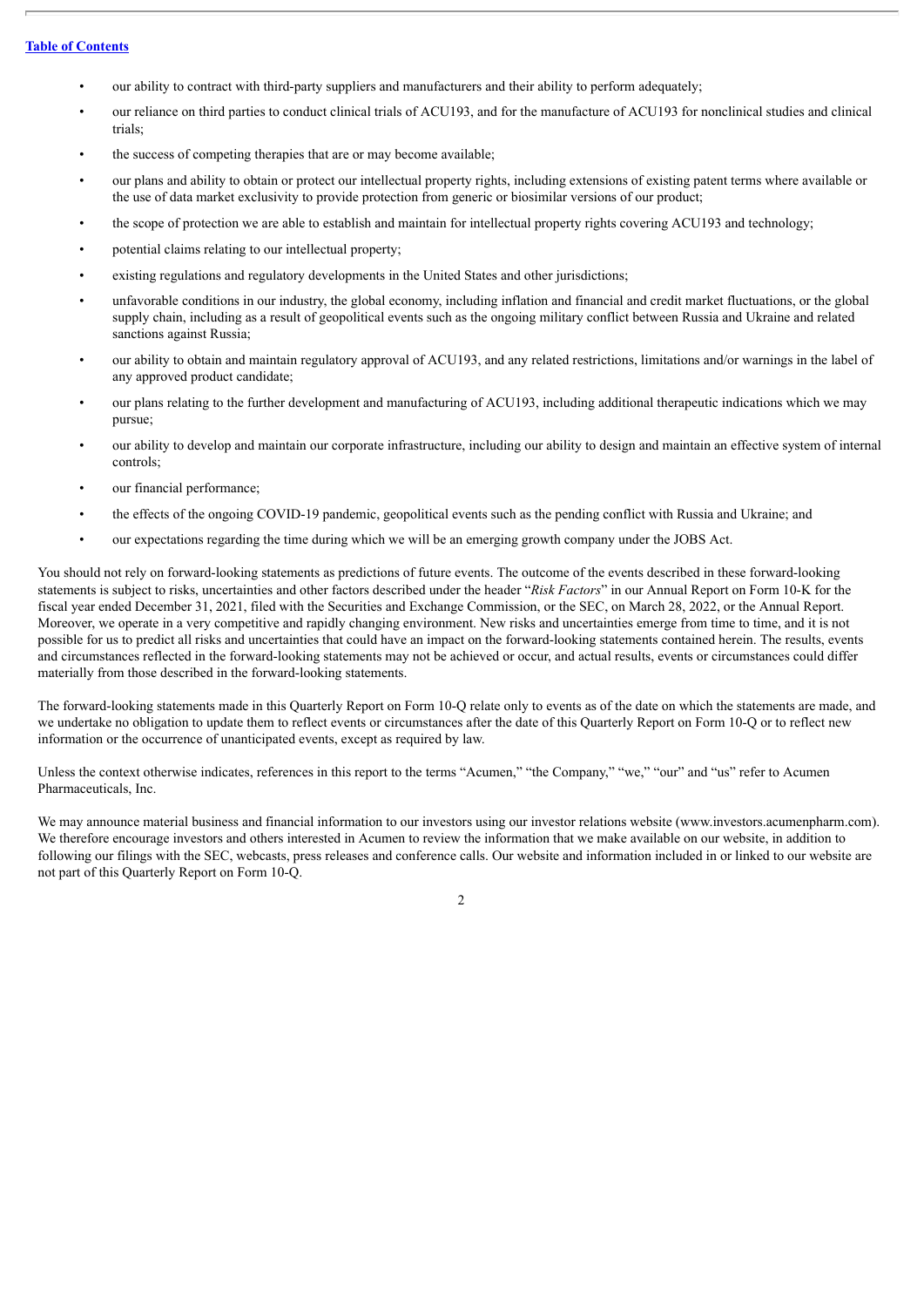## **PART I—FINANCIAL INFORMATION**

## <span id="page-3-2"></span><span id="page-3-1"></span><span id="page-3-0"></span>**Item 1. Financial Statements.**

## **Acumen Pharmaceuticals, Inc. Condensed Balance Sheets (in thousands, except share and per share data)**

|                                                                                                              | March 31, 2022<br>(unaudited) |                        | December 31, 2021 |
|--------------------------------------------------------------------------------------------------------------|-------------------------------|------------------------|-------------------|
| <b>ASSETS</b>                                                                                                |                               |                        |                   |
| Current assets                                                                                               |                               |                        |                   |
| Cash and cash equivalents                                                                                    | \$<br>108,764                 | <sup>\$</sup>          | 122,162           |
| Marketable securities, short-term                                                                            | 80,326                        |                        | 72,075            |
| Prepaid expenses and other current assets                                                                    | 3,008                         |                        | 4,424             |
| Total current assets                                                                                         | 192,098                       |                        | 198,661           |
| Marketable securities, long-term                                                                             | 27,658                        |                        | 31,619            |
| Property and equipment, net                                                                                  | 51                            |                        | 36                |
| Right-of-use asset                                                                                           | 201                           |                        |                   |
| Other assets                                                                                                 | 79                            |                        | 14                |
| <b>Total assets</b>                                                                                          | \$<br>220,087                 | \$                     | 230,330           |
|                                                                                                              |                               |                        |                   |
| <b>LIABILITIES AND STOCKHOLDERS' EQUITY</b>                                                                  |                               |                        |                   |
| Current liabilities                                                                                          |                               |                        |                   |
| Accounts payable                                                                                             | \$<br>1,219                   | $\mathbf{\mathcal{S}}$ | 1,088             |
| Accrued expenses and other current liabilities                                                               | 2,578                         |                        | 4,059             |
| Operating lease liability, current portion                                                                   | 139                           |                        |                   |
| Total current liabilities                                                                                    | 3,936                         |                        | 5,147             |
| Operating lease liability, net of current portion                                                            | 62                            |                        |                   |
| <b>Total liabilities</b>                                                                                     | 3,998                         |                        | 5,147             |
| Commitments and contingencies (Note 9)                                                                       |                               |                        |                   |
| Stockholders' equity                                                                                         |                               |                        |                   |
| Preferred stock, \$0.0001 par value; 10,000,000 shares authorized and no shares issued and outstanding as of |                               |                        |                   |
| March 31, 2022 and December 31, 2021                                                                         |                               |                        |                   |
| Common stock, \$0.0001 par value; 300,000,000 shares authorized and 40,473,270 shares issued and             |                               |                        |                   |
| outstanding as of March 31, 2022 and December 31, 2021                                                       | $\overline{4}$                |                        | 4                 |
| Additional paid-in capital                                                                                   | 353,599                       |                        | 352,981           |
| Accumulated deficit                                                                                          | (136,700)                     |                        | (127, 571)        |
| Accumulated other comprehensive loss                                                                         | (814)                         |                        | (231)             |
| Total stockholders' equity                                                                                   | 216,089                       |                        | 225,183           |
| Total liabilities and stockholders' equity                                                                   | \$<br>220,087                 | $\mathbf{\hat{S}}$     | 230,330           |

*The accompanying notes are an integral part of these unaudited condensed financial statements.*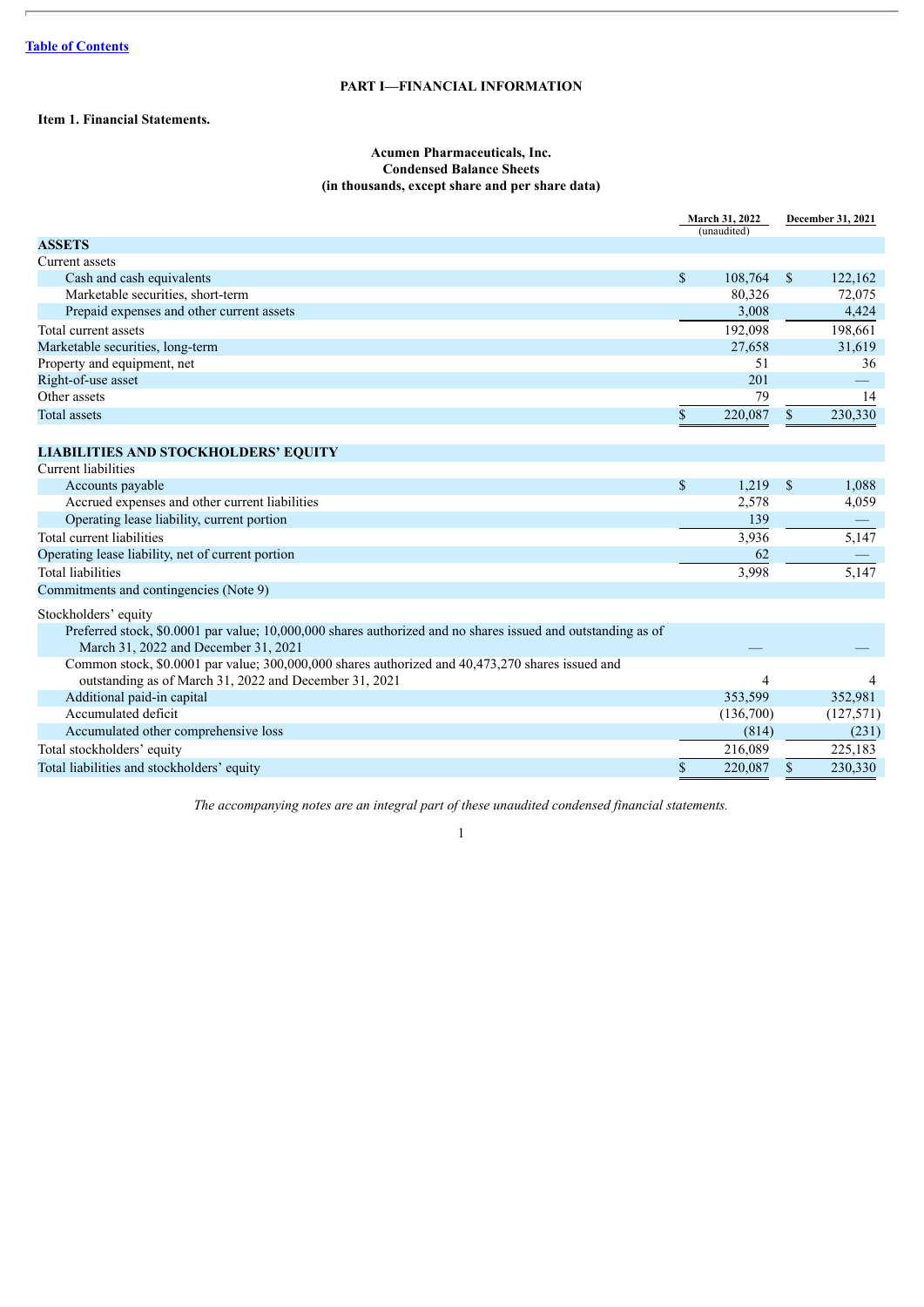## **Acumen Pharmaceuticals, Inc. Condensed Statements of Operations and Comprehensive Loss (in thousands, except share and per share data) (Unaudited)**

<span id="page-4-0"></span>

|                                                                                                        | Three Months Ended March 31, |     |           |
|--------------------------------------------------------------------------------------------------------|------------------------------|-----|-----------|
|                                                                                                        | 2022                         |     | 2021      |
| Operating expenses                                                                                     |                              |     |           |
| Research and development                                                                               | \$<br>5,985                  | \$. | 2,578     |
| General and administrative                                                                             | 3,221                        |     | 1,215     |
| Total operating expenses                                                                               | 9,206                        |     | 3,793     |
| Loss from operations                                                                                   | (9,206)                      |     | (3,793)   |
| Other income (expense)                                                                                 |                              |     |           |
| Interest income, net                                                                                   | 76                           |     |           |
| Change in fair value of preferred stock tranche rights liability and preferred stock warrant liability |                              |     | (23,217)  |
| Other income, net                                                                                      |                              |     |           |
| Total other income (expense)                                                                           | 77                           |     | (23, 204) |
| Net loss                                                                                               | (9,129)                      |     | (26,997)  |
| Other comprehensive loss                                                                               |                              |     |           |
| Unrealized loss on marketable securities                                                               | (583)                        |     |           |
| Comprehensive loss                                                                                     | (9, 712)                     |     | (26,997)  |
| Net loss per common share, basic and diluted                                                           | (0.23)                       |     | (64.41)   |
| Weighted-average shares outstanding, basic and diluted                                                 | 40,473,270                   |     | 419,124   |

*The accompanying notes are an integral part of these unaudited condensed financial statements.*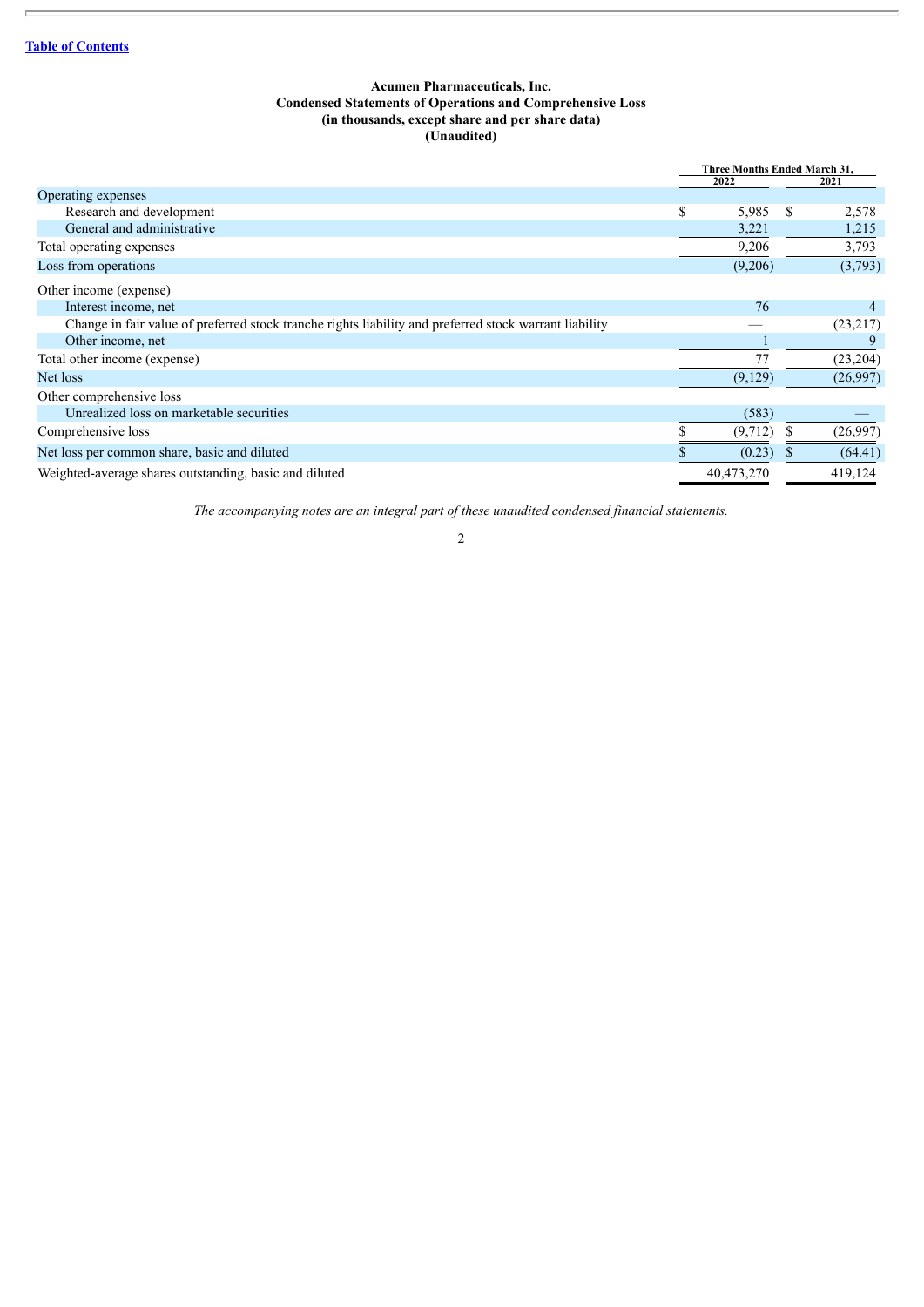#### **Acumen Pharmaceuticals, Inc. Condensed Statements of Changes in Convertible Preferred Stock and Stockholders' Equity (Deficit) (in thousands, except share data) (Unaudited)**

<span id="page-5-0"></span>

|                                          | <b>Common Stock</b> |        |           |             | <b>Additional</b><br>Paid-in | Accumulated   | Accumulated<br>Other<br>Comprehensive | Total<br>Stockholders' |
|------------------------------------------|---------------------|--------|-----------|-------------|------------------------------|---------------|---------------------------------------|------------------------|
|                                          | <b>Shares</b>       | Amount | Capital   | Deficit     | Loss                         | <b>Equity</b> |                                       |                        |
| Balance as of December 31, 2021          | 40,473,270          | 4      | \$352.981 | \$(127,571) | (231)                        | 225,183       |                                       |                        |
| Unrealized loss on marketable securities |                     |        |           |             | (583)                        | (583)         |                                       |                        |
| Share-based compensation                 |                     |        | 618       |             |                              | 618           |                                       |                        |
| Net loss                                 |                     |        |           | (9,129)     |                              | (9,129)       |                                       |                        |
| Balance as of March 31, 2022             | 40.473.270          |        | \$353.599 | \$(136,700) | (814)                        | 216.089       |                                       |                        |

| Deficit                    |
|----------------------------|
|                            |
|                            |
|                            |
| $(26.965)$ \$<br>(18, 591) |
|                            |
| 126                        |
| (26,997)                   |
|                            |
| $(53.962)$ \$<br>(45, 462) |
| (26,997)                   |

*The accompanying notes are an integral part of these unaudited condensed financial statements.*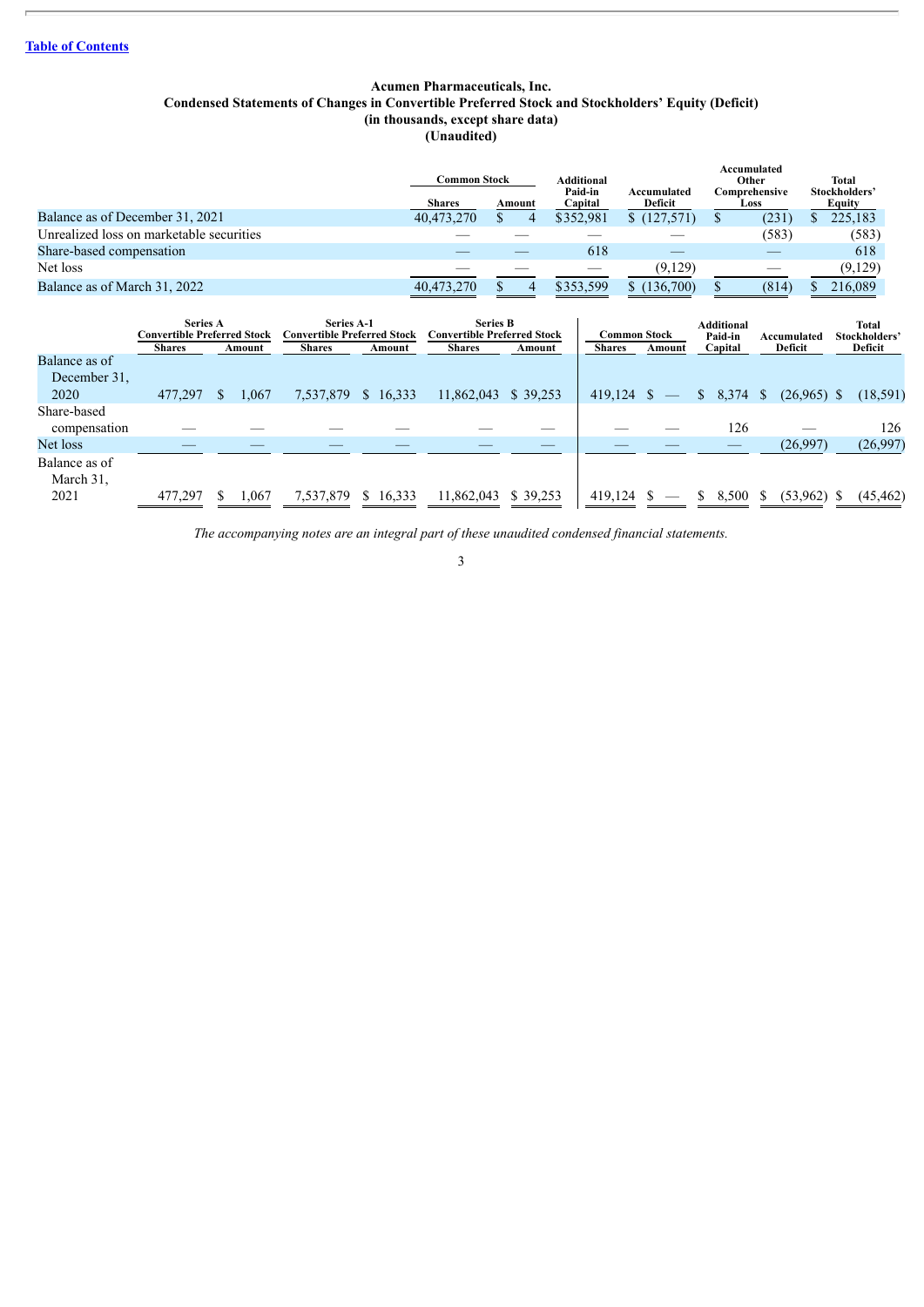## **Acumen Pharmaceuticals, Inc. Condensed Statements of Cash Flows (in thousands) (Unaudited)**

<span id="page-6-0"></span>

|                                                                                                                         |             | Three Months Ended March 31, |                |
|-------------------------------------------------------------------------------------------------------------------------|-------------|------------------------------|----------------|
|                                                                                                                         |             | 2022                         | 2021           |
| <b>Cash flows from operating activities</b><br>Net loss                                                                 |             |                              |                |
|                                                                                                                         | \$          | (9,129)                      | \$<br>(26,997) |
| Adjustments to reconcile net loss to net cash used in operating activities:<br>Depreciation                             |             |                              |                |
|                                                                                                                         |             | 4                            |                |
| Change in fair value of preferred stock tranche rights liability and preferred stock warrant liability                  |             | 618                          | 23,217         |
| Stock-based compensation expense                                                                                        |             |                              | 126            |
| Amortization of premiums and accretion of discounts on marketable securities, net<br>Amortization of right-of-use asset |             | 216<br>33                    |                |
|                                                                                                                         |             |                              |                |
| Changes in operating assets and liabilities:                                                                            |             |                              |                |
| Prepaid expenses and other current assets<br>Other assets                                                               |             | 1,416                        | (44)           |
|                                                                                                                         |             | (65)<br>121                  | (13)           |
| Accounts payable                                                                                                        |             |                              | 387            |
| Operating lease liability                                                                                               |             | (32)                         |                |
| Accrued expenses and other current liabilities                                                                          |             | (1, 481)                     | 954            |
| Net cash used in operating activities                                                                                   |             | (8,299)                      | (2,370)        |
| Cash flows from investing activities                                                                                    |             |                              |                |
| Purchases of marketable securities                                                                                      |             | (9,090)                      |                |
| Proceeds from maturities and sales of marketable securities                                                             |             | 4,000                        |                |
| Purchases of property and equipment                                                                                     |             | (9)                          |                |
| Net cash used in investing activities                                                                                   |             | (5,099)                      |                |
| Net change in cash and cash equivalents                                                                                 |             | (13,398)                     | (2,370)        |
| Cash and cash equivalents at the beginning of the period                                                                |             | 122,162                      | 43,777         |
| Cash and cash equivalents at the end of the period                                                                      | $\mathbf S$ | 108,764                      | \$<br>41,407   |
| Supplemental disclosure of cash flow information                                                                        |             |                              |                |
| Cash paid for income taxes                                                                                              |             |                              | \$             |
|                                                                                                                         |             |                              | \$             |
| Cash paid for interest                                                                                                  |             |                              |                |
| Supplemental disclosure of noncash investing and financing activities                                                   |             |                              |                |
| Purchases of property and equipment in accounts payable                                                                 | \$          | 10                           | \$             |
| Deferred offering costs in accrued expenses and other current liabilities                                               | \$          |                              | \$<br>257      |

*The accompanying notes are an integral part of these unaudited condensed financial statements.*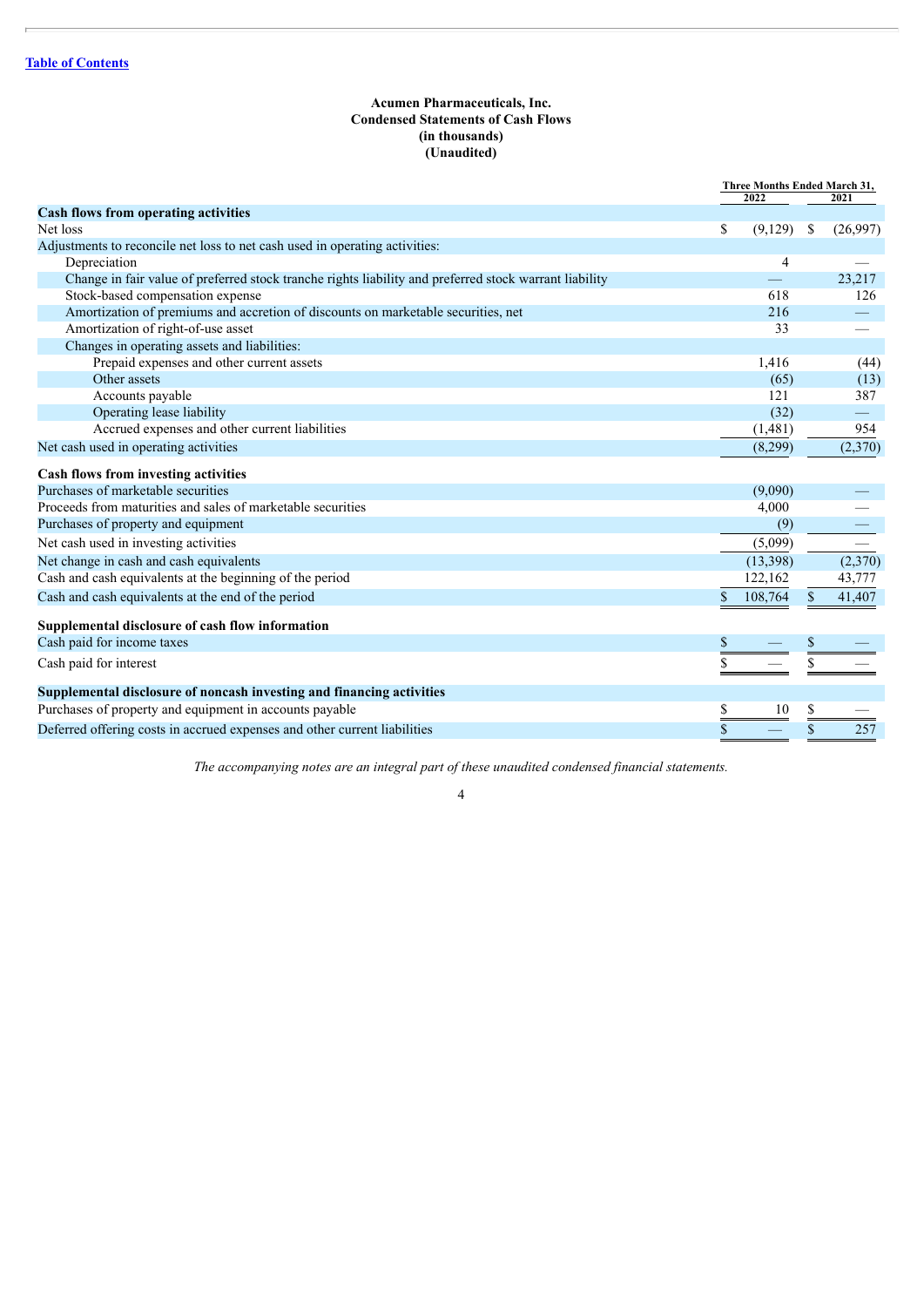#### <span id="page-7-0"></span>**NOTE 1. DESCRIPTION OF ORGANIZATION AND BUSINESS OPERATIONS**

Acumen Pharmaceuticals, Inc. ("Acumen" or the "Company") was incorporated in 1996 in the state of Delaware. Acumen is a clinical-stage biopharmaceutical company developing a novel disease-modifying approach to target what the Company believes to be a key underlying cause of Alzheimer's disease ("AD"). Acumen's sole drug candidate, ACU193, is a humanized monoclonal antibody which selectively targets amyloid-beta oligomers.

The Company is subject to the uncertainty of whether the Company's intellectual property will develop into successful commercial products.

#### *June 2021 Reverse Stock Split*

The Company's Board of Directors ("Board") approved a reverse split of shares of the Company's common stock and convertible preferred stock on a 1 for-1.49 basis (the "June 2021 Reverse Stock Split"), which was effected on June 23, 2021. The par value and the number of authorized shares of the convertible preferred stock and common stock were not adjusted in connection with the June 2021 Reverse Stock Split. All references to common stock, convertible preferred stock, warrants to purchase common stock, warrants to purchase convertible preferred stock, options to purchase common stock, share data, per share data and related information contained in the financial statements have been retrospectively adjusted to reflect the effect of the June 2021 Reverse Stock Split for all periods presented. No fractional shares of the Company's common stock were issued in connection with the June 2021 Reverse Stock Split. Any fractional share resulting from the June 2021 Reverse Stock Split was rounded down to the nearest whole share, and any stockholder entitled to a fractional share as a result of the June 2021 Reverse Stock Split received a cash payment in lieu of receiving fractional shares.

#### *Initial Public Of ering*

On July 6, 2021, the Company issued 9,999,999 shares of common stock in an initial public offering ("IPO"), and on July 8, 2021, the Company issued an additional 1,499,999 shares of common stock that were purchased by the underwriters pursuant to the underwriters' option to purchase additional shares at the public offering price less underwriting discounts and commissions. The price to the public for each share was \$16.00. The aggregate net proceeds from the Company's IPO, after underwriting discounts and commissions and other offering expenses of \$15.4 million, were \$168.6 million.

On July 6, 2021, in connection with the closing of the IPO, 477,297 shares of Series A, 7,985,305 shares of Series A-1, and 19,770,070 shares of Series B convertible preferred stock, respectively, automatically converted into an equal number of shares of common stock. Warrants to purchase shares of common stock were automatically net exercised for the purchase of an aggregate of 178,847 shares of common stock.

As a result of the IPO, the underwriters' exercise of their option, the conversions of the Series A, A-1 and B convertible preferred stock, and the exercise of the warrants, the Company's total number of outstanding common shares increased by 39,911,517 immediately following the closing of the IPO.

#### *Liquidity and Capital Resources*

The Company has incurred operating losses since inception and expects to continue to incur significant operating losses for the foreseeable future and may never become profitable. As of March 31, 2022 and December 31, 2021, the Company had an accumulated deficit of \$136.7 million and \$127.6 million, respectively, and working capital of \$188.1 million and \$193.5 million, respectively. Management believes that its existing financial resources are sufficient to continue operating activities at least through 2025.

Future capital requirements will depend upon many factors, including the timing and extent of spending on research and development and market acceptance of the Company's products. The Company may need to obtain additional financing to complete clinical trials and launch and commercialize any product candidates for which it receives regulatory approval. Until such time, if ever, the Company can generate revenue sufficient to achieve profitability, the Company expects to finance its operations through a combination of equity offerings, debt financings, collaborations, strategic alliances and licensing arrangements. There can be no assurance that such financing will be available on terms acceptable to the Company, or at all. To the extent that the Company raises additional capital through the sale of equity or convertible debt securities, the ownership interest of its stockholders will be diluted, and the terms of these securities may include liquidation of other preferences that adversely affect the rights of common stockholders. Debt financing and preferred equity financing, if available, may involve agreements that include covenants limiting or restricting the Company's ability to take specific actions, such as incurring additional debt, making acquisitions or capital expenditures or declaring dividends. If the Company is unable to maintain sufficient financial resources, its business, financial condition and results of operations will be materially and adversely affected. The Company may be required to delay, limit, reduce or terminate its product discovery and development activities or future commercialization efforts.

The Company initiated a Phase 1 clinical trial of ACU193 in 2021, which the Company named "INTERCEPT-AD." In October 2021, the Company announced the initial dosing of the first patient in the INTERCEPT-AD trial and the subsequent successful sentinel safety review of the first two patients. Due to delays in clinical trial site activation and patient enrollment that the Company believes are principally related to effects of the coronavirus ("COVID-19") pandemic, the Company is expanding the anticipated number of trial sites to support its enrollment objectives and anticipated timelines. Clinical trial site activation and patient recruitment and enrollment is ongoing. Based on current site activations and enrollment rates, the Company anticipates reporting its topline data from this trial in the first half of 2023. The ultimate impact of the COVID-19 pandemic on the Company's business, results of operations, financial position and cash flows will depend on future developments, including the duration and spread of the outbreak and related advisories and restrictions. These developments and the impact of the COVID-19 pandemic, and the ongoing military conflict between Russia and Ukraine and related sanctions against Russia, on the financial markets and the overall economy are highly uncertain and cannot be predicted. If the financial markets and/or the overall economy are impacted for an extended period, the Company's results of operations, financial position and cash flows may be materially adversely affected.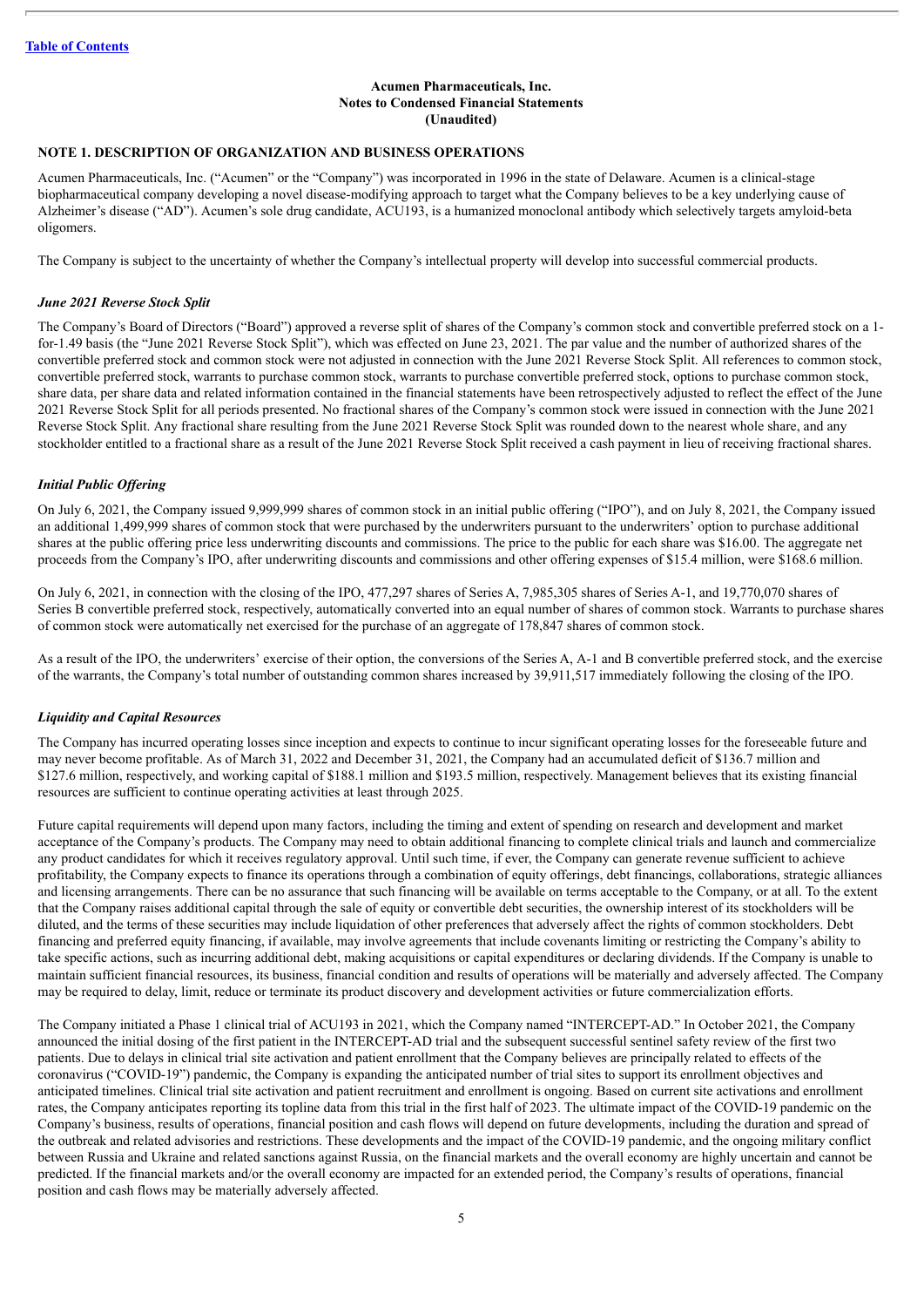## **NOTE 2. BASIS OF PRESENTATION, SUMMARY OF SIGNIFICANT ACCOUNTING POLICIES AND RECENT ACCOUNTING PRONOUNCEMENTS**

#### *Basis of Presentation*

The accompanying unaudited condensed financial statements have been prepared in accordance with Generally Accepted Accounting Principles in the United States of America ("U.S. GAAP") for interim financial information and the instructions to Form 10-Q and Article 10 of Regulation S-X. Accordingly, they do not include all of the information and notes required by U.S. GAAP for complete financial statements. In the opinion of management, the unaudited condensed financial statements reflect all adjustments, which include only normal recurring adjustments necessary for the fair statement of the balances and results for the periods presented. Certain information and note disclosures normally included in the Company's annual financial statements prepared in accordance with U.S. GAAP have been condensed or omitted. These unaudited condensed financial statement results are not necessarily indicative of results to be expected for the full fiscal year or any future period.

A description of the Company's significant accounting policies is included in the Company's annual report on Form 10-K. Other than as described below, there have been no material changes in the Company's significant accounting policies to those previously disclosed in the Company's Annual Report on Form 10-K, which was filed with the Securities and Exchange Commission on March 28, 2022.

#### *Use of Estimates*

The preparation of financial statements in conformity with U.S. GAAP requires management to make estimates and assumptions that affect the reported amounts of assets and liabilities and disclosure of contingent assets and liabilities at the date of the unaudited condensed financial statements, as well as the reported amounts of expenses during the reporting periods. These estimates and assumptions are based on the Company's historical experience, and on various other factors that management believes are reasonable under the circumstances, the results of which form the basis for making judgments about the carrying values of assets and liabilities and the recording of expenses that are not readily apparent from other sources.

Actual results may differ from these estimates under different assumptions or conditions. To the extent there are material differences between the estimates and actual results, the Company's future results of operations will be affected.

#### *Leases*

The Company accounts for its leases under Accounting Standards Codification ("ASC") 842, *Leases*. Under this guidance, arrangements meeting the definition of a lease are classified as operating or financing leases and are recorded on the condensed consolidated balance sheet as both a right-of-use asset and a lease liability, calculated by discounting fixed lease payments over the lease term at the rate implicit in the lease or the Company's incremental borrowing rate. Lease liabilities are increased by interest and reduced by payments each period, and right-of-use assets are amortized over the lease term. For operating leases, interest on the lease liability and the amortization of the right-of-use asset results in straight-line rent expense over the lease term. Variable lease expenses are recorded when incurred and not included in the measurement of right-of-use assets and lease liabilities.

ASC 842 provides practical expedients for an entity's ongoing accounting. In calculating right-of-use assets and lease liabilities, the Company has elected to combine lease and non-lease components. Additionally, the Company has elected to apply the practical expedient related to short-term leases (i.e., leases having initial terms of 12 months or less at commencement date) as an accounting policy election. For short-term leases, the Company will not recognize a right-of-use asset or lease liability, but instead will recognize lease payments as an expense on a straight-line basis over the lease term.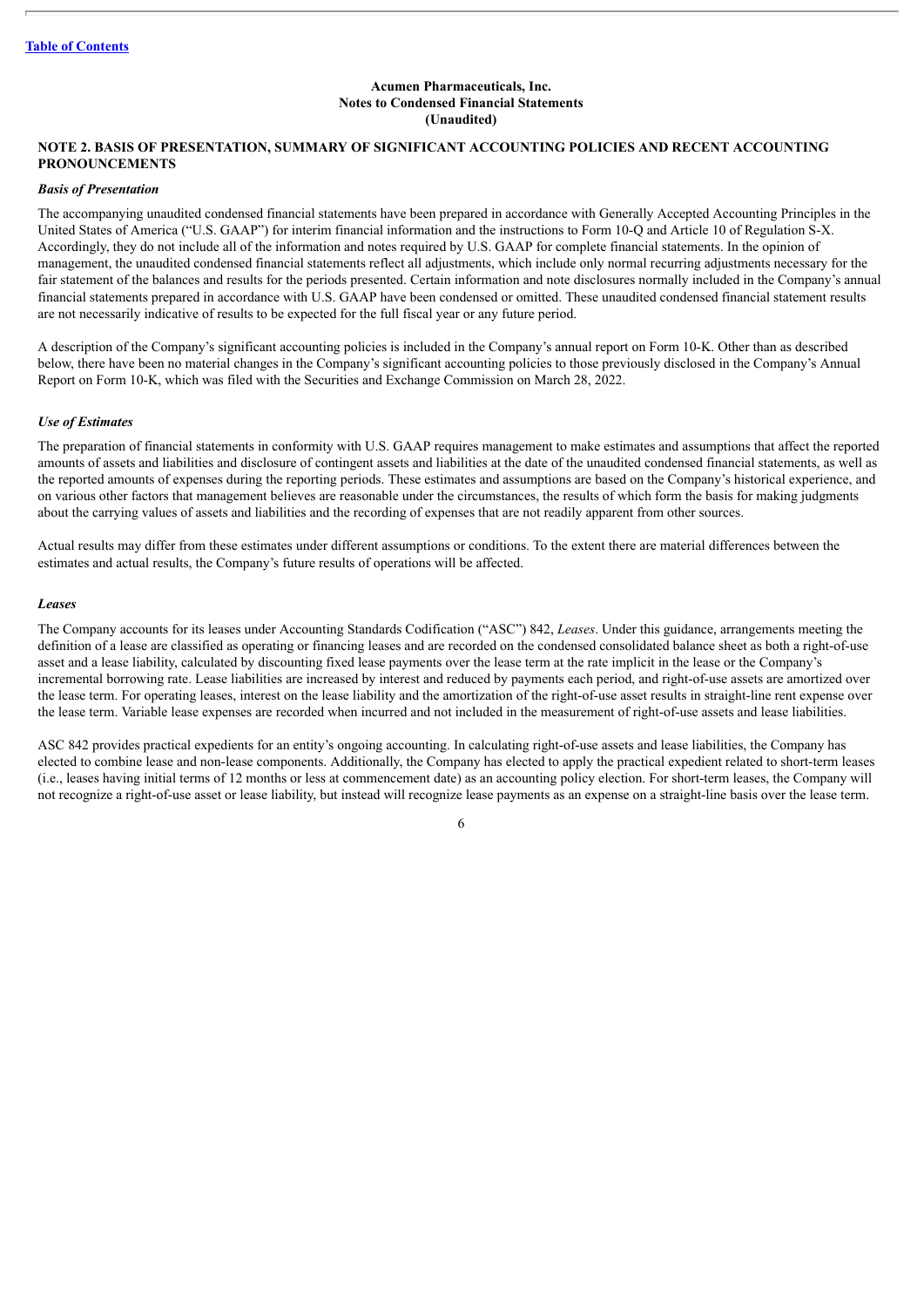#### *Recently Adopted Accounting Pronouncements*

ASC 842 requires lessees to recognize the liabilities related to all leases, including operating leases, with a term greater than 12 months on the balance sheet and also requires lessees and lessors to disclose key information about their leasing transactions. The Company adopted this guidance on January 1, 2022, using the modified retrospective method and the Company elected the package of practical expedients upon transition, which retained the lease classification for leases that existed prior to the adoption of this guidance. The Company recorded both a right-of-use asset and a lease liability of approximately \$0.2 million on its condensed balance sheet upon the adoption of ASC 842.

In December 2019, the FASB issued ASU No. 2019-12, *Income Taxes (Topic 740): Simplifying the Accounting for Income Taxes* ("ASU 2019-12"), which is intended to simplify various aspects related to accounting for income taxes. ASU 2019-12 removes certain exceptions to the general principles in ASC 740 and also clarifies and amends existing guidance to improve consistent application. The Company adopted this guidance on January 1, 2022 with no material impact to the Company's financial statements upon adoption.

#### *Recently Issued Accounting Pronouncements*

In June 2016, the FASB issued ASU 2016-13, *Financial Instruments-Credit Losses (Topic 326): Measurement of Credit Losses on Financial Instruments*, which was codified with its subsequent amendments as ASC 326. ASC 326 seeks to provide financial statement users with more decisionuseful information about the expected credit losses on financial instruments, including trade receivables, and other commitments to extend credit held by a reporting entity at each reporting date. The amendments require an entity to replace the incurred loss impairment methodology in current U.S. GAAP with a methodology that reflects current expected credit losses and requires consideration of a broader range of reasonable and supportable information to inform credit loss estimates. The updated guidance is effective for the Company for annual reporting periods beginning after December 15, 2022, and early adoption is permitted. The Company's marketable securities portfolio consists entirely of debt securities and, as such, it does not expect this guidance to have a material impact on its financial statements and disclosures upon adoption.

## **NOTE 3. MARKETABLE SECURITIES**

Marketable securities consisted of the following as of March 31, 2022 and December 31, 2021 (in thousands):

|                                                 | <b>March 31, 2022</b> |                       |                                  |  |                                   |       |    |                   |
|-------------------------------------------------|-----------------------|-----------------------|----------------------------------|--|-----------------------------------|-------|----|-------------------|
|                                                 |                       | <b>Amortized Cost</b> | <b>Gross Unrealized</b><br>Gains |  | <b>Gross Unrealized</b><br>Losses |       |    | <b>Fair Value</b> |
| Available-for-sale securities, short-term       |                       |                       |                                  |  |                                   |       |    |                   |
| Commercial paper                                | S                     | 47,961 \$             |                                  |  | S                                 |       | \$ | 47,961            |
| Corporate debt securities                       |                       | 15,373                |                                  |  |                                   | (117) |    | 15,256            |
| Asset-backed securities                         |                       | 8,077                 |                                  |  |                                   | (45)  |    | 8,032             |
| U.S. treasury securities                        |                       | 9,093                 |                                  |  |                                   | (16)  |    | 9,077             |
| Total available-for-sale securities, short-term |                       | 80,505                |                                  |  |                                   | (178) |    | 80,326            |
| Available-for-sale securities, long-term        |                       |                       |                                  |  |                                   |       |    |                   |
| Corporate debt securities                       |                       | 9,275                 |                                  |  |                                   | (227) |    | 9,048             |
| Asset-backed securities                         |                       | 7,033                 |                                  |  |                                   | (107) |    | 6,926             |
| U.S. treasury securities                        |                       | 11,985                |                                  |  |                                   | (302) |    | 11,684            |
| Total available-for-sale securities, long-term  |                       | 28,294                |                                  |  |                                   | (636) |    | 27,658            |
| Total available-for-sale securities             |                       | 108,798               |                                  |  |                                   | (814) |    | 107,984           |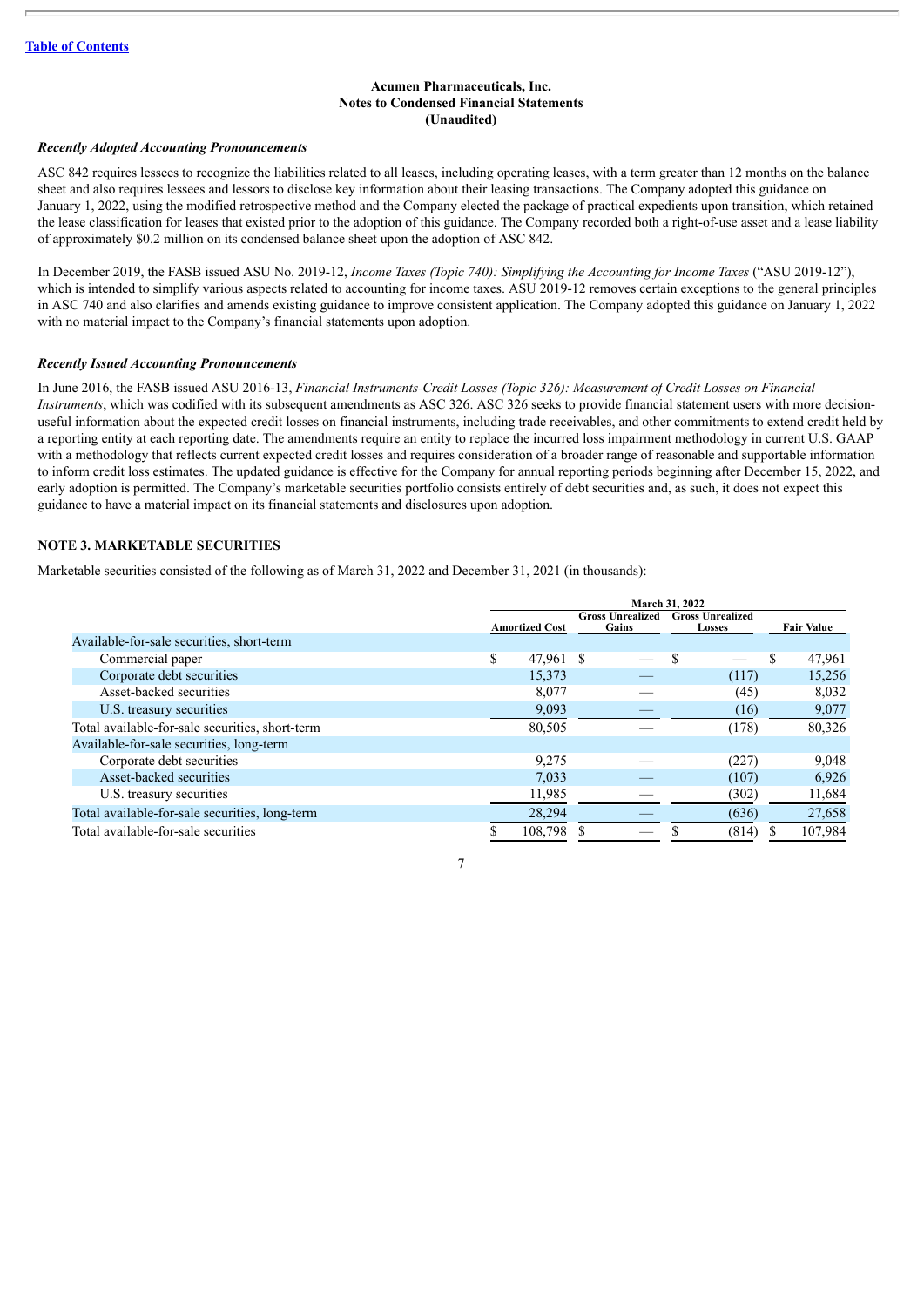|                                                 | December 31, 2021     |           |                                  |  |                                   |       |   |                   |  |
|-------------------------------------------------|-----------------------|-----------|----------------------------------|--|-----------------------------------|-------|---|-------------------|--|
|                                                 | <b>Amortized Cost</b> |           | <b>Gross Unrealized</b><br>Gains |  | <b>Gross Unrealized</b><br>Losses |       |   | <b>Fair Value</b> |  |
| Available-for-sale securities, short-term       |                       |           |                                  |  |                                   |       |   |                   |  |
| Commercial paper                                | \$                    | 47,939 \$ |                                  |  |                                   |       | S | 47,939            |  |
| Corporate debt securities                       |                       | 7,992     |                                  |  |                                   | (11)  |   | 7,981             |  |
| Asset-backed securities                         |                       | 16,177    |                                  |  |                                   | (22)  |   | 16,155            |  |
| Total available-for-sale securities, short-term |                       | 72,108    |                                  |  |                                   | (33)  |   | 72,075            |  |
| Available-for-sale securities, long-term        |                       |           |                                  |  |                                   |       |   |                   |  |
| Corporate debt securities                       |                       | 16,816    |                                  |  |                                   | (103) |   | 16,713            |  |
| Asset-backed securities                         |                       | 3,013     |                                  |  |                                   | (25)  |   | 2,988             |  |
| U.S. treasury securities                        |                       | 11,988    |                                  |  |                                   | (70)  |   | 11,918            |  |
| Total available-for-sale securities, long-term  |                       | 31,817    |                                  |  |                                   | (198) |   | 31,619            |  |
| Total available-for-sale securities             |                       | 103,925   |                                  |  |                                   | (231) |   | 103,694           |  |

As of March 31, 2022, the Company's available-for-sale securities classified as short-term mature in one year or less and the Company's available-for-sale securities classified as long-term mature in less than two years. All of the Company's available-for-sale marketable securities in an unrealized loss position as of March 31, 2022 were in a loss position for less than twelve months. Unrealized losses on available-for-sale securities as of March 31, 2022 were not significant and were primarily due to changes in interest rates, including market credit spreads, and not due to increased credit risks associated with specific securities. Accordingly, no other-than-temporary impairment was recorded for the three months ended March 31, 2022. The Company does not intend to sell these securities and it is not more likely than not that the Company will be required to sell the investments before recovery of their amortized cost bases, which may be at maturity.

## **NOTE 4. FAIR VALUE MEASUREMENTS**

The Company's financial assets and liabilities subject to fair value measurement on a recurring basis and the level of inputs used for such measurements were as follows (in thousands):

|                           | Fair value measurements at reporting date using                                              |  |  |                                                                   |                                                        |  |   |                                        |
|---------------------------|----------------------------------------------------------------------------------------------|--|--|-------------------------------------------------------------------|--------------------------------------------------------|--|---|----------------------------------------|
|                           | <b>Ouoted Prices in</b><br><b>Active Markets for</b><br><b>Identical Assets</b><br>(Level 1) |  |  | <b>Significant Other</b><br><b>Observable Inputs</b><br>(Level 2) | Significant<br><b>Unobservable Inputs</b><br>(Level 3) |  |   | <b>Fair Value at</b><br>March 31, 2022 |
| Assets included in:       |                                                                                              |  |  |                                                                   |                                                        |  |   |                                        |
| Cash and cash equivalents |                                                                                              |  |  |                                                                   |                                                        |  |   |                                        |
| Money market securities   | \$<br>108,086 \$                                                                             |  |  |                                                                   | S.                                                     |  | S | 108,086                                |
| Marketable securities     |                                                                                              |  |  |                                                                   |                                                        |  |   |                                        |
| Commercial paper          |                                                                                              |  |  | 47,961                                                            |                                                        |  |   | 47,961                                 |
| Corporate debt securities |                                                                                              |  |  | 24,304                                                            |                                                        |  |   | 24,304                                 |
| Asset-backed securities   |                                                                                              |  |  | 14,958                                                            |                                                        |  |   | 14,958                                 |
| U.S. treasury securities  |                                                                                              |  |  | 20,761                                                            |                                                        |  |   | 20,761                                 |
| Total fair value          | 108.086                                                                                      |  |  | 107,984                                                           |                                                        |  |   | 216,070                                |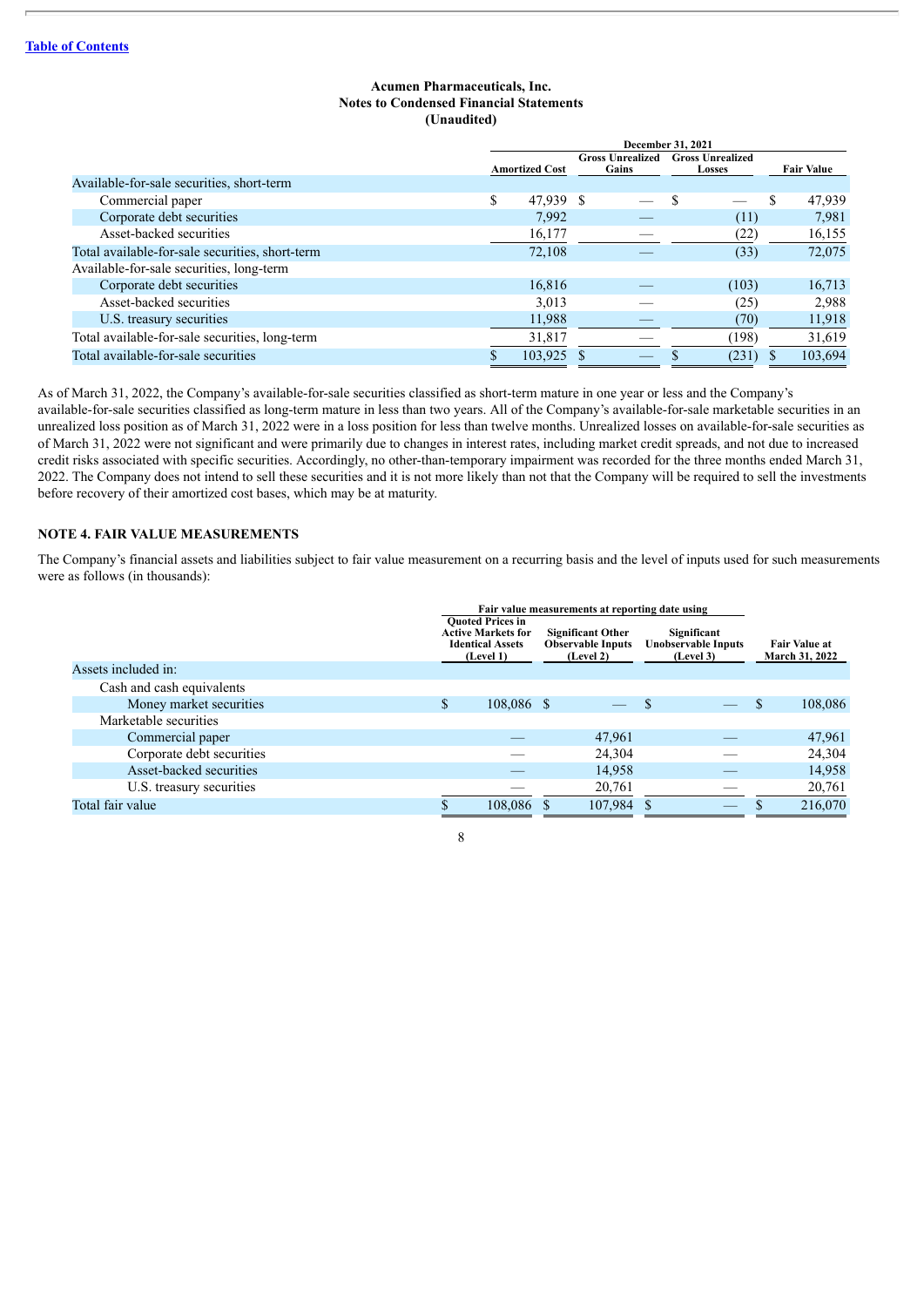|                           | Fair value measurements at reporting date using |                                                                                              |      |                                                                   |                                                        |  |              |                                           |
|---------------------------|-------------------------------------------------|----------------------------------------------------------------------------------------------|------|-------------------------------------------------------------------|--------------------------------------------------------|--|--------------|-------------------------------------------|
|                           |                                                 | <b>Ouoted Prices in</b><br><b>Active Markets for</b><br><b>Identical Assets</b><br>(Level 1) |      | <b>Significant Other</b><br><b>Observable Inputs</b><br>(Level 2) | Significant<br><b>Unobservable Inputs</b><br>(Level 3) |  |              | <b>Fair Value at</b><br>December 31, 2021 |
| Assets included in:       |                                                 |                                                                                              |      |                                                                   |                                                        |  |              |                                           |
| Cash and cash equivalents |                                                 |                                                                                              |      |                                                                   |                                                        |  |              |                                           |
| Money market securities   | \$                                              | 121,162                                                                                      | - \$ |                                                                   | S                                                      |  | <sup>S</sup> | 121,162                                   |
| Marketable securities     |                                                 |                                                                                              |      |                                                                   |                                                        |  |              |                                           |
| Commercial paper          |                                                 |                                                                                              |      | 47,939                                                            |                                                        |  |              | 47,939                                    |
| Corporate debt securities |                                                 |                                                                                              |      | 24,694                                                            |                                                        |  |              | 24,694                                    |
| Asset-backed securities   |                                                 |                                                                                              |      | 19,143                                                            |                                                        |  |              | 19,143                                    |
| U.S. treasury securities  |                                                 |                                                                                              |      | 11,918                                                            |                                                        |  |              | 11,918                                    |
| Total fair value          |                                                 | 121,162                                                                                      |      | 103,694                                                           |                                                        |  |              | 224,856                                   |

The carrying values reported in the Company's condensed balance sheets for cash (excluding cash equivalents which are recorded at fair value on a recurring basis), accounts payable and accrued expenses are reasonable estimates of their fair values due to the short-term nature of these items.

The fair value of the Company's money market funds is determined using quoted market prices in active markets for identical assets.

The fair value for the available-for-sale marketable securities is determined based on valuation models using inputs that are observable either directly or indirectly (Level 2 inputs), such as quoted prices for similar assets or liabilities, yield curve, volatility factors, credit spreads, default rates, loss severity, current market and contractual prices for the underlying instruments or debt, broker and dealer quotes, as well as other relevant economic measures.

## **NOTE 5. SUPPLEMENTAL FINANCIAL INFORMATION**

Prepaid expenses and other current assets consisted of the following (in thousands):

|                                                 |   | March 31, 2022 | <b>December 31, 2021</b> |
|-------------------------------------------------|---|----------------|--------------------------|
| Research and development service agreements     | ъ | 1,653          | 2,591                    |
| Prepaid insurance                               |   | 749            | 1.514                    |
| Dues and subscriptions                          |   | 158            | 96                       |
| Prepaid raw materials                           |   | 333            | 83                       |
| Other                                           |   | 115            | 140                      |
| Total prepaid expenses and other current assets |   | 3.008          | 4.424                    |

Accrued expenses and other current liabilities consisted of the following (in thousands):

|                                                      |   | March 31, 2022 |  | December 31, 2021 |
|------------------------------------------------------|---|----------------|--|-------------------|
| Research and development                             | J | 1.638          |  | 2,623             |
| Bonuses and other employee liabilities               |   | 541            |  | 1.102             |
| Legal                                                |   | 294            |  | 130               |
| Professional fees                                    |   | b              |  |                   |
| Other                                                |   | 99             |  | 204               |
| Total accrued expenses and other current liabilities |   | 2.578          |  | 4.059             |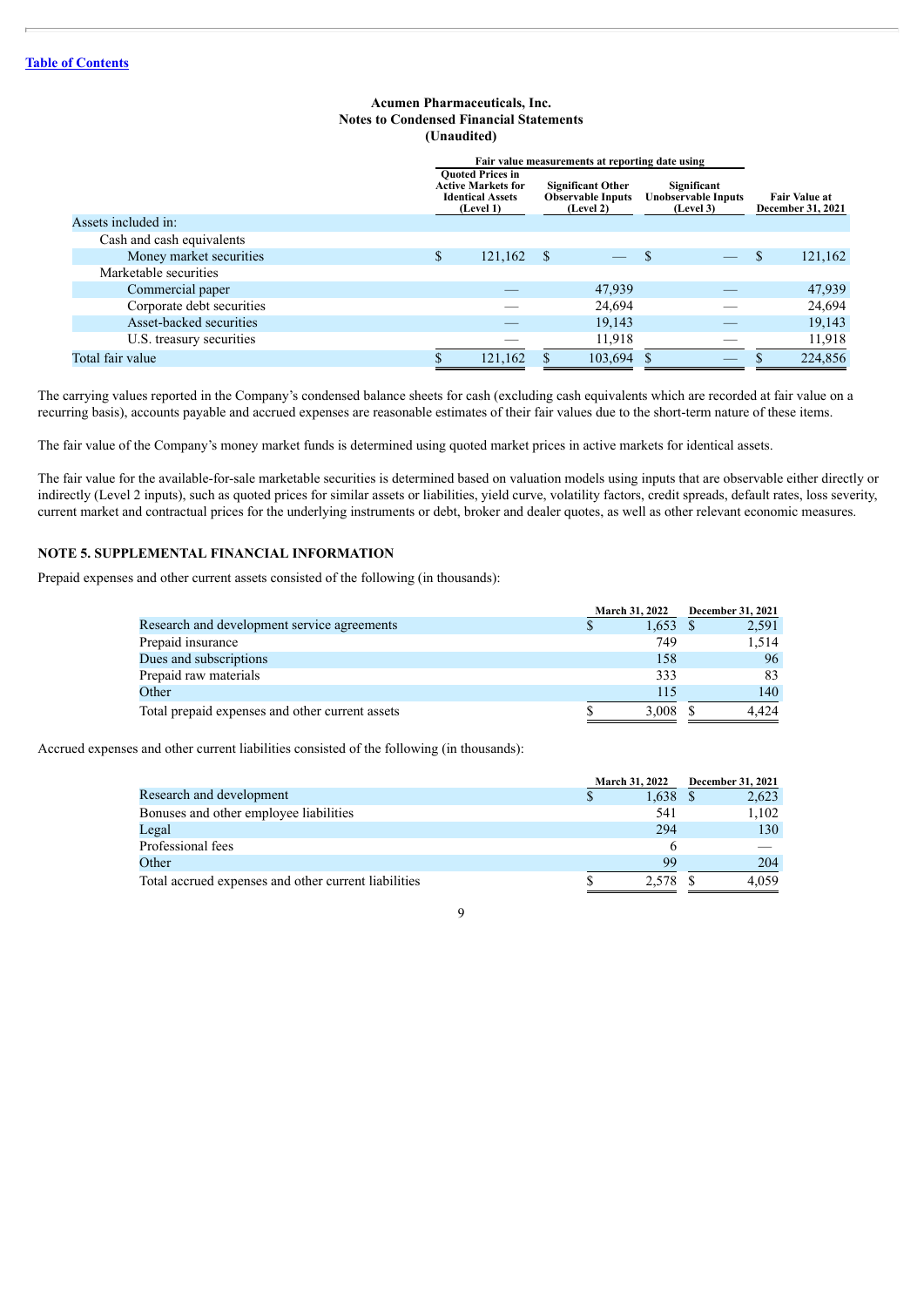#### **NOTE 6. STOCKHOLDERS' EQUITY**

#### *Authorized Shares*

The total number of shares of all classes of capital stock authorized to be issued is 310,000,000, with 10,000,000 shares designated as preferred stock with a par value of \$0.0001, and 300,000,000 shares designated as common stock with a par value of \$0.0001.

#### *Common Stock*

As of March 31, 2022, the Company's Amended and Restated Certificate of Incorporation authorized the issuance of 300,000,000 shares of common stock, \$0.0001 par value per share. Each share of common stock is entitled to one voting right.

#### **NOTE 7. STOCK-BASED COMPENSATION**

#### *2021 Equity Incentive Plan*

The 2021 Equity Incentive Plan (the "2021 Plan"), which provides for the grant of incentive stock options to employees, and the grant of nonstatutory stock options, stock appreciation rights, restricted stock awards, restricted stock unit awards, performance awards and other forms of stock awards to employees, directors and consultants, became effective on June 30, 2021. The 2021 Plan is a successor to the Company's Amended and Restated Stock Performance Plan that was adopted by the Board and stockholders on April 8, 2013 (as amended from time to time, most recently on November 20, 2020, the "2013 Plan"). Following the effectiveness of the 2021 Plan, no further grants may be made under the 2013 Plan; however, any outstanding equity awards granted under the 2013 Plan continue to be governed by the terms of the 2013 Plan.

Initially, the maximum number of shares of the Company's common stock that may be issued under the 2021 Plan was 7,698,282 shares, which is the sum of (1) 3,550,000 new shares, plus (2) 667,104 shares that remained available for issuance under the Company's 2013 Plan at the time the 2021 Plan became effective, plus (3) any shares subject to outstanding stock options or other stock awards that were granted under the 2013 Plan that, on or after the 2021 Plan became effective, terminate or expire prior to exercise or settlement, are settled in cash, are forfeited or repurchased because of the failure to vest, or are reacquired or withheld to satisfy a tax withholding obligation or the purchase or exercise price in in accordance with the terms of the 2013 Plan. In addition, the number of shares of the Company's common stock reserved for issuance under the 2021 Plan will automatically increase on January 1 of each calendar year, starting on January 1, 2022 through January 1, 2031, in an amount equal to 5% of the total number of shares of the Company's common stock outstanding on December 31 of the fiscal year before the date of each automatic increase, or a lesser number of shares determined by the Board prior to the applicable January 1. On January 1, 2022, the Board increased the number of shares of common stock reserved for issuance under the 2021 Plan by 2,023,663 shares.

The maximum number of shares of the Company's common stock that may be issued upon the exercise of incentive stock options under the 2021 Plan is 12,000,000. As of March 31, 2022, 9,721,945 shares were authorized for issuance under the 2021 Plan and 4,794,743 shares remained available for issuance under the 2021 Plan.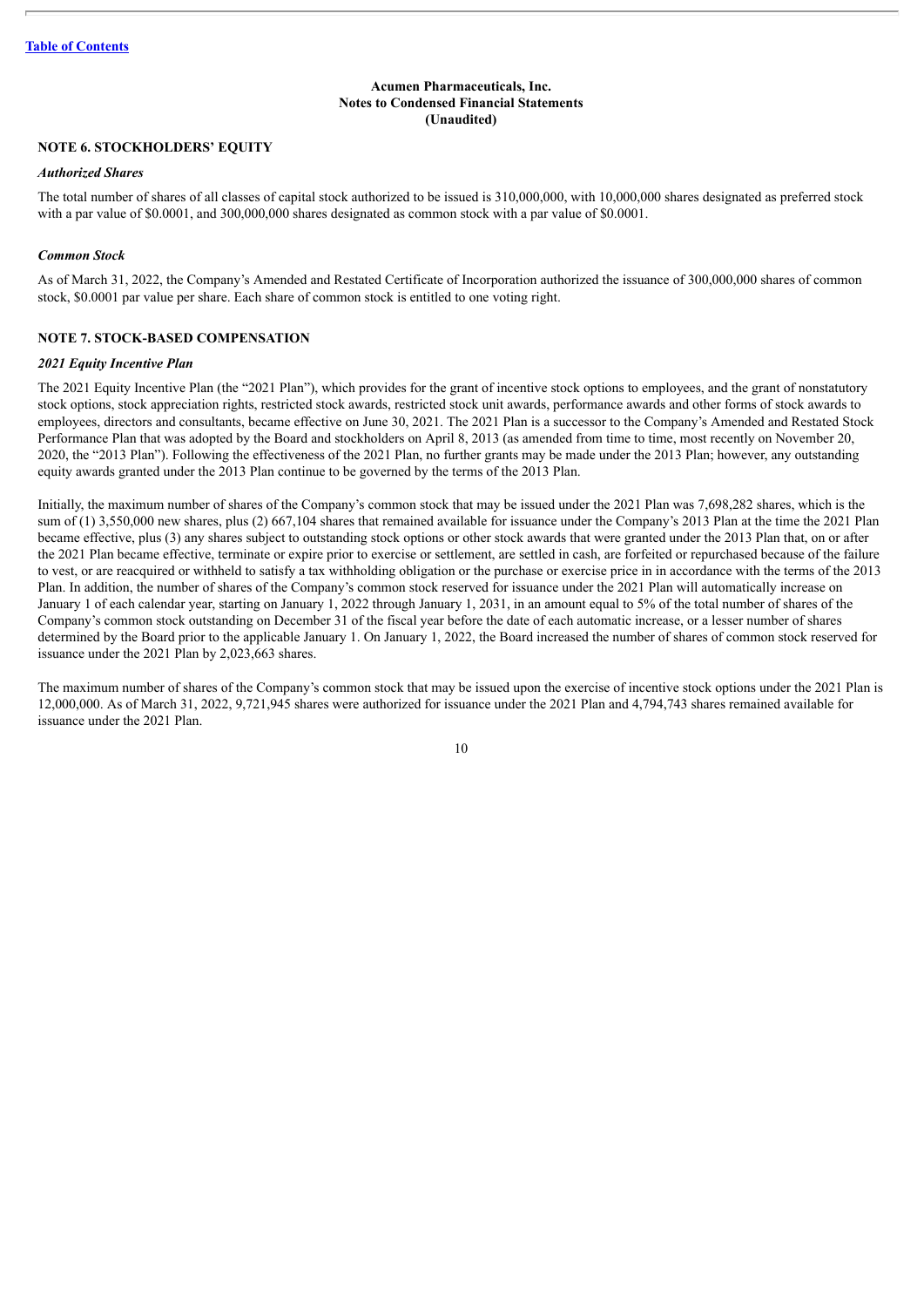## *Stock Options*

The Black-Scholes option-pricing model was used to estimate the fair value of stock options granted during the three months ended March 31, 2022 and 2021 with the following weighted average assumptions:

|                          | Three Months Ended March 31, |                 |  |
|--------------------------|------------------------------|-----------------|--|
|                          | 2022                         | 2021            |  |
| Risk-free interest rate  | $171\%$                      | $0.4\% - 0.5\%$ |  |
| Expected term (in years) | 6.1                          | 53-61           |  |
| Expected volatility      | 90%                          | 90%             |  |
| Expected dividend vield  | $0\%$                        | $0\%$           |  |

The weighted average grant date fair value of options granted during the three months ended March 31, 2022 and 2021, was \$3.87 per share and \$0.57 per share, respectively.

Prior to its IPO, the fair value of the Company's common stock underlying the stock options has historically been determined by the Board with assistance from management and, occasionally with input from an independent third-party valuation firm. For the year ended December 31, 2020, management engaged an independent third-party valuation firm to provide an estimate of the fair value of its common stock, which was utilized as an input to the Company's Black-Scholes option pricing model for stock options awarded during the three months ended March 31, 2021.

Stock options granted after December 31, 2017 vest monthly over a range of 12 to 36 months or vest monthly over a total of 48 months following a oneyear cliff and all have a ten-year contractual term. Stock options granted prior to December 31, 2017 were either fully vested upon grant or generally vested monthly over a range of three to 24 months and have a ten-year term. The Company became publicly traded in July 2021 and lacks companyspecific historical and implied volatility information. Therefore, it estimates its expected stock volatility based on the historical volatility of a publicly traded set of peer companies. Due to the lack of historical exercise history, the expected term of the Company's stock options has been determined using the "simplified" method for awards. The risk-free interest rate is determined by reference to the U.S. Treasury yield curve in effect at the time of grant of the award for time periods approximately equal to the expected term of the award. Expected dividend yield is zero based on the fact that the Company has never paid cash dividends and does not expect to pay any cash dividends in the foreseeable future.

The following table reflects summarized stock option activity:

|                                          | <b>Stock Options</b> | <b>Weighted Average</b><br><b>Exercise Price</b> | <b>Weighted Average</b><br>Remaining<br><b>Contractual Life</b><br>(in years) | <b>Aggregate Intrinsic</b><br>Value (in thousands) |       |
|------------------------------------------|----------------------|--------------------------------------------------|-------------------------------------------------------------------------------|----------------------------------------------------|-------|
| Outstanding at December 31, 2021         | 3,835,618            | 2.51                                             |                                                                               |                                                    |       |
| Granted                                  | 1,104,550            | 5.19                                             |                                                                               |                                                    |       |
| Forfeited                                | (18, 149)            | 1.19                                             |                                                                               |                                                    |       |
| Outstanding at March 31, 2022            | 4,922,019            | 3.11                                             | 8.6 S                                                                         |                                                    | 9.562 |
| Vested and exercisable at March 31, 2022 | 1,755,794            | l.54                                             | $7.5^{\circ}$                                                                 |                                                    | 4,805 |

As of March 31, 2022, total unrecognized compensation costs related to unvested stock option awards granted was approximately \$8.4 million, which the Company expects to recognize over a weighted-average period of approximately 3.1 years.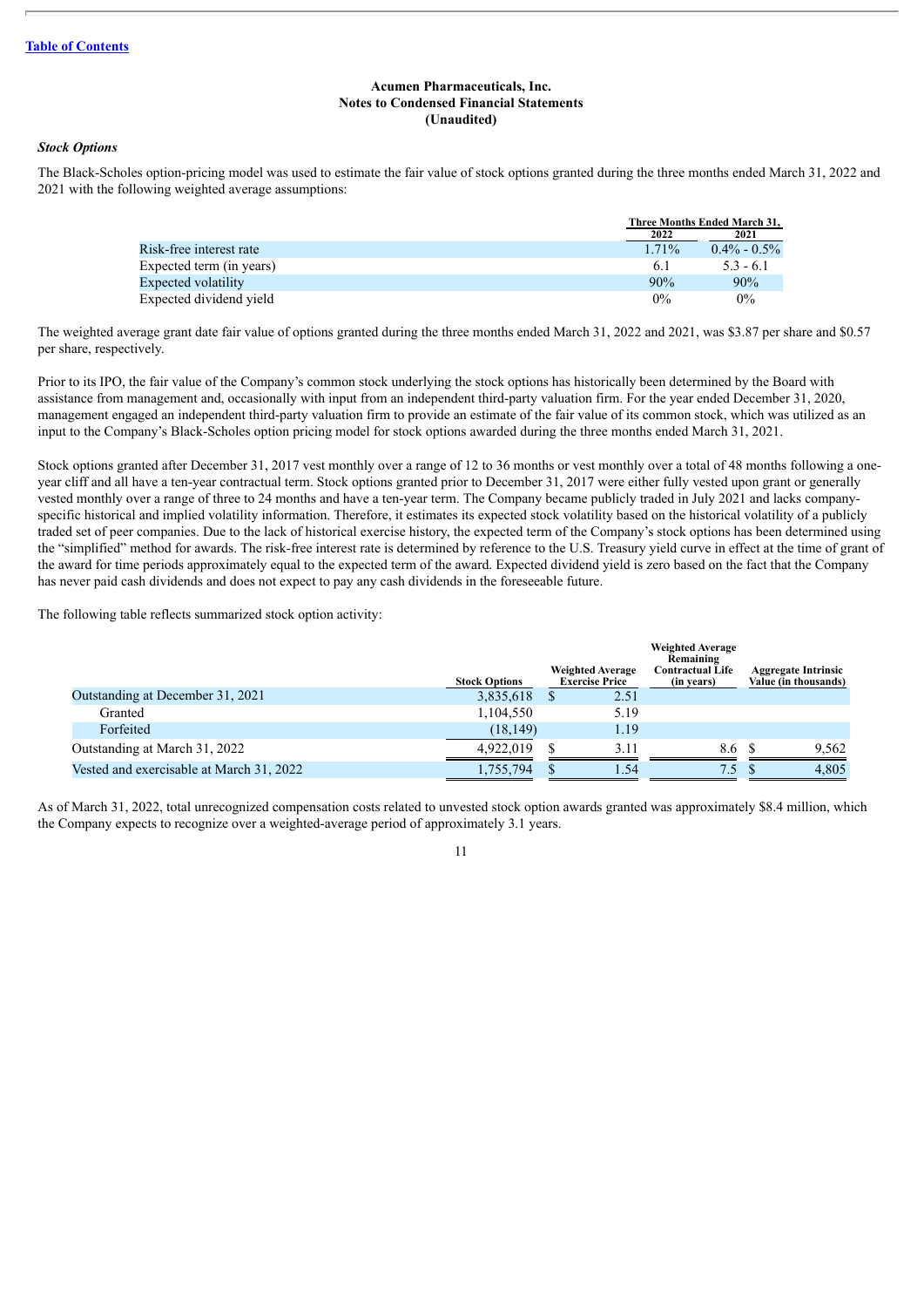The Company recorded stock-based compensation expense related to stock options in the following expense categories of its condensed statements of operations for the periods shown (in thousands):

| Three Months Ended March 31. |      |      |
|------------------------------|------|------|
|                              |      | 2021 |
|                              |      | 79   |
| 166                          |      | 47   |
| 618                          |      | 26   |
|                              | 2022 |      |

#### *Employee Stock Purchase Plan*

The 2021 Employee Stock Purchase Plan (the "ESPP"), which permits employees to purchase shares of the Company's common stock, became effective on June 30, 2021. A total of 375,000 shares of the Company's common stock were initially reserved for sale under the ESPP. The number of shares of the Company's common stock reserved for issuance will automatically increase on January 1 of each calendar year, beginning on January 1, 2022 through January 1, 2031, by the lesser of (1) 1% of the total number of shares of the Company's common stock outstanding on the last day of the fiscal year before the date of the automatic increase, and (2) 800,000 shares; provided that before the date of any such increase, the Board may determine that such increase will be less than the amount set forth in clauses (1) and (2). On January 1, 2022, the Board increased the number of shares of common stock reserved for issuance under the ESPP by 404,732 shares.

As of March 31, 2022, there are 779,732 shares authorized for issuance under the ESPP and there have been no purchases of shares under the ESPP.

#### **NOTE 8. LEASES**

The Company has been subleasing space in Indiana since March 1, 2020. The Company executed a new sublease for this space that was effective on February 1, 2021 and expires on August 30, 2023. The sublease does not provide the Company with any renewal options. The Company allows others to sublease a portion of the space from the Company for less than a one-year period.

The following table summarizes quantitative information about the Company's operating leases for the period indicated (in thousands):

|                               | <b>Three Months Ended</b><br><b>March 31, 2022</b> |  |
|-------------------------------|----------------------------------------------------|--|
| Operating leases              |                                                    |  |
| Operating lease cost          | 38                                                 |  |
| Less: sublease income         | (16)                                               |  |
| Operating lease expense       |                                                    |  |
| Short-term lease rent expense |                                                    |  |
| Total rent expense            |                                                    |  |

Supplemental information related to the Indiana lease was as follows (dollar amounts in thousands):

|                                                                                    | <b>Three Months Ended</b><br><b>March 31, 2022</b> |
|------------------------------------------------------------------------------------|----------------------------------------------------|
| Operating cash flows from operating leases                                         |                                                    |
| Right-of-use assets obtained in exchange for operating lease<br><i>liabilities</i> | 233                                                |
| Weighted-average remaining lease term - operating leases                           | 1.4                                                |
| Weighted-average discount rate – operating leases                                  | $10.0\%$                                           |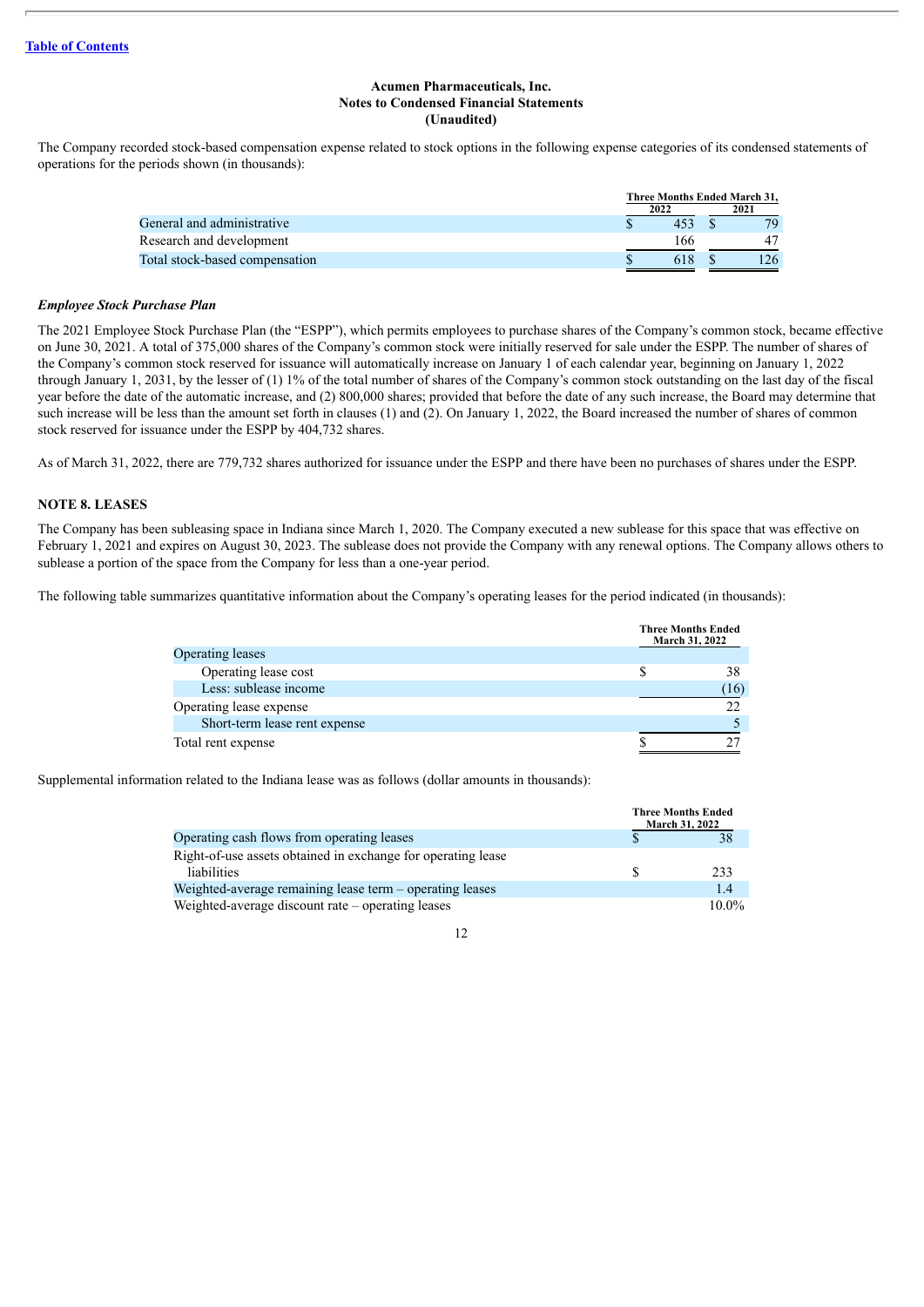As of March 31, 2022, the present value of maturities of the Company's operating lease liabilities were as follows:

| Remaining Period Ended December 31, 2022 | \$115 |
|------------------------------------------|-------|
| Year Ended December 31, 2023             | 102   |
| Total                                    | 217   |
| Less: present value discount             | (16)  |
| Operating lease liabilities              | \$201 |

The Company recognizes sublease income in other income, net on its condensed statements of operations and comprehensive loss. The Company expects to recognize approximately \$16,000 in sublease income for the remainder of 2022.

Prior to the adoption of ASC 842, and for the three months ended March 31, 2021, the Company recognized rent expense on a straight-line basis over the lease period and recorded deferred rent expense for rent expense incurred but not yet paid. During the three months ended March 31, 2021, the Company recognized total rent expense of approximately \$27,000 and recognized sublease income of approximately \$9,000.

Disclosures related to periods prior to adoption of ASC 842 included approximate future minimum rental payments due under the Company's leases as of December 31, 2021 as follows:

| Year ended December 31, 2022 | \$153                                  |
|------------------------------|----------------------------------------|
| Year ended December 31, 2023 | 102<br>the contract of the contract of |
| Total                        | \$255                                  |

#### **NOTE 9. COMMITMENTS AND CONTINGENCIES**

The Company is not a party to any material legal proceedings and is not aware of any pending or threatened claims. From time to time, the Company may be subject to various legal proceedings and claims that arise in the ordinary course of its business activities.

#### **NOTE 10. NET LOSS PER SHARE**

The Company computes loss per common share using the two-class method required for participating securities. Basic and diluted loss per share was the same for each period presented as the inclusion of all potential common stock outstanding would have been anti-dilutive.

The table below provides potentially dilutive securities not included in the calculation of the diluted net loss per common share because to do so would be anti-dilutive:

| Three Months Ended March 31, |              |
|------------------------------|--------------|
| 2022                         | 2021         |
| 4,922,019                    | 3,481,178    |
|                              | 477.297      |
|                              | 7,537,879    |
|                              | 11,862,043   |
|                              | 385,693      |
|                              | 447,426      |
| 4,922,019                    | 24, 191, 516 |
|                              |              |

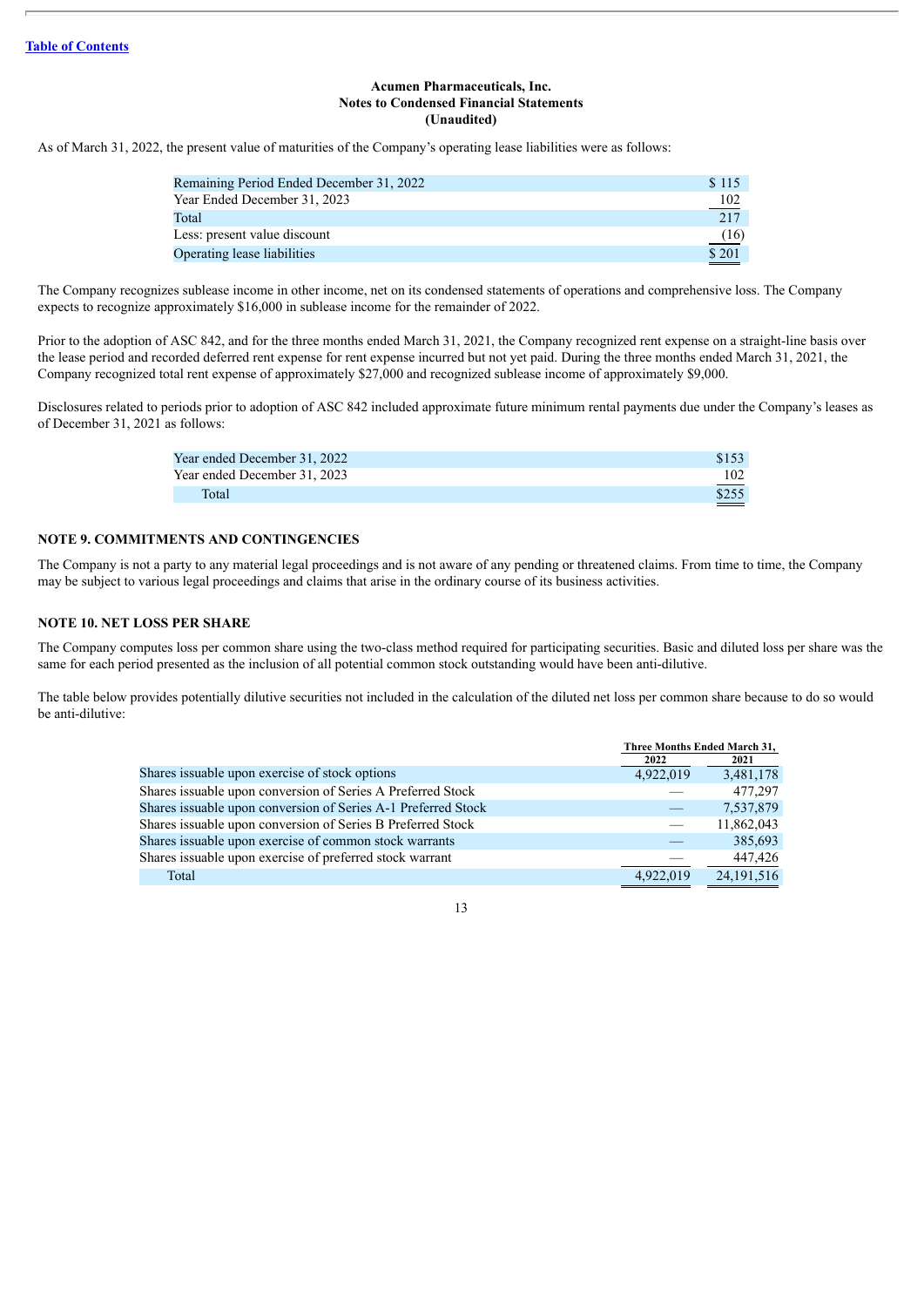#### <span id="page-16-0"></span>**Item 2. Management's Discussion and Analysis of Financial Condition and Results of Operations.**

The following discussion and analysis of our financial condition and results of operations should be read in conjunction with our unaudited condensed financial statements and related notes included elsewhere in this Quarterly Report on Form 10-Q and in the audited financial statements and notes thereto as of and for the vear ended December 31, 2021 and the related Management's Discussion and Analysis of Financial Condition and Results of Operations, included in our Annual Report. This discussion, particularly information with respect to our future results of operations or financial condition, business strategy, plans and objectives of management for future operations and the potential impact that the ongoing COVID-19 pandemic may have on our business, includes forward-looking statements that involve risks and uncertainties as described under the heading "Special Note Regarding Forward-Looking Statements" in this Quarterly Report on Form 10-Q. You should review the disclosure under the heading "Risk Factors" in the Annual Report for a discussion of important factors that could cause our actual results to differ materially from those anticipated in these forward*looking statements.*

#### **Overview**

We are a clinical-stage biopharmaceutical company developing a novel disease-modifying approach to target what we believe to be a key underlying cause of Alzheimer's Disease, or AD. Alzheimer's disease is a progressive neurodegenerative disease of the brain that leads to loss of memory and cognitive functions and ultimately results in death. Our scientific founders pioneered research on soluble amyloid-beta oligomers, or AβOs, which are globular assemblies of the Aß peptide that are distinct from Aß monomers and amyloid plaques. We are currently focused on advancing a targeted immunotherapy drug candidate, ACU193, through clinical proof of mechanism trials in early AD patients. We initiated a Phase 1 clinical trial of ACU193 in 2021, which we named "INTERCEPT-AD." This trial is enrolling patients with mild dementia or mild cognitive impairment due to AD, conditions referred to as "early AD." INTERCEPT-AD is a U.S.-based, multi-center, randomized, double-blind, placebo-controlled clinical trial with overlapping single ascending dose, or SAD, and multiple ascending dose, or MAD, cohorts involving a total of approximately 62 patients with early AD. The overall objective of the trial is to evaluate the safety and tolerability and establish clinical proof of mechanism of ACU193 administered intravenously. The primary trial endpoints are focused on safety and immunogenicity. An important safety measure will be the use of magnetic resonance imaging, or MRI, to assess the presence or absence of amyloid-related imaging abnormalities. Secondary endpoints include pharmacokinetics in plasma and cerebrospinal fluid, or CSF, and target engagement as evidenced by detection of ACU193 bound to AßOs in CSF. Clinical scales typically used in AD trials as well as computerized cognitive testing are included as exploratory measures. In October 2021, we announced the initial dosing of the first patient in the INTERCEPT-AD trial and the subsequent successful sentinel safety review of the first two patients. Due to delays in clinical trial site activation and patient enrollment that we believe are principally related to the effects of the COVID-19 pandemic, we are expanding the anticipated number of trial sites to support our enrollment objectives and anticipated timelines. Clinical trial site activation and patient recruitment and enrollment is ongoing. Based on current site activations and enrollment rates, we anticipate reporting our topline data from the INTERCEPT-AD trial in the first half of 2023.

We have incurred net losses and negative cash flows from operations since our inception. Our net losses were \$9.1 million and \$27.0 million for the three months ended March 31, 2022 and 2021, respectively. As of March 31, 2022, we had an accumulated deficit of \$136.7 million. Our net losses and cash flows from operations may fluctuate significantly from quarter-to-quarter and year-to-year, depending on the timing of nonclinical studies, clinical trials and our expenditures on other research and development activities. We expect our expenses and operating losses will increase substantially for the foreseeable future as we advance ACU193 in clinical trials, seek to expand our product candidate portfolio through developing additional product candidates, grow our clinical, regulatory and quality capabilities, and incur additional costs associated with operating as a public company. It is likely that we will seek third-party collaborators for the future commercialization of ACU193 or any other product candidate that is approved for marketing. However, we may seek to commercialize our products at our own expense, which would require us to incur significant additional expenses for marketing, sales, manufacturing and distribution.

We will not generate revenue from product sales unless and until we successfully complete clinical development and obtain regulatory approval for our product candidates. In addition, if we obtain regulatory approval for our product candidates and do not enter into a third-party commercialization partnership, we expect to incur significant expenses related to developing our commercialization capability to support product sales, marketing, manufacturing and distribution activities.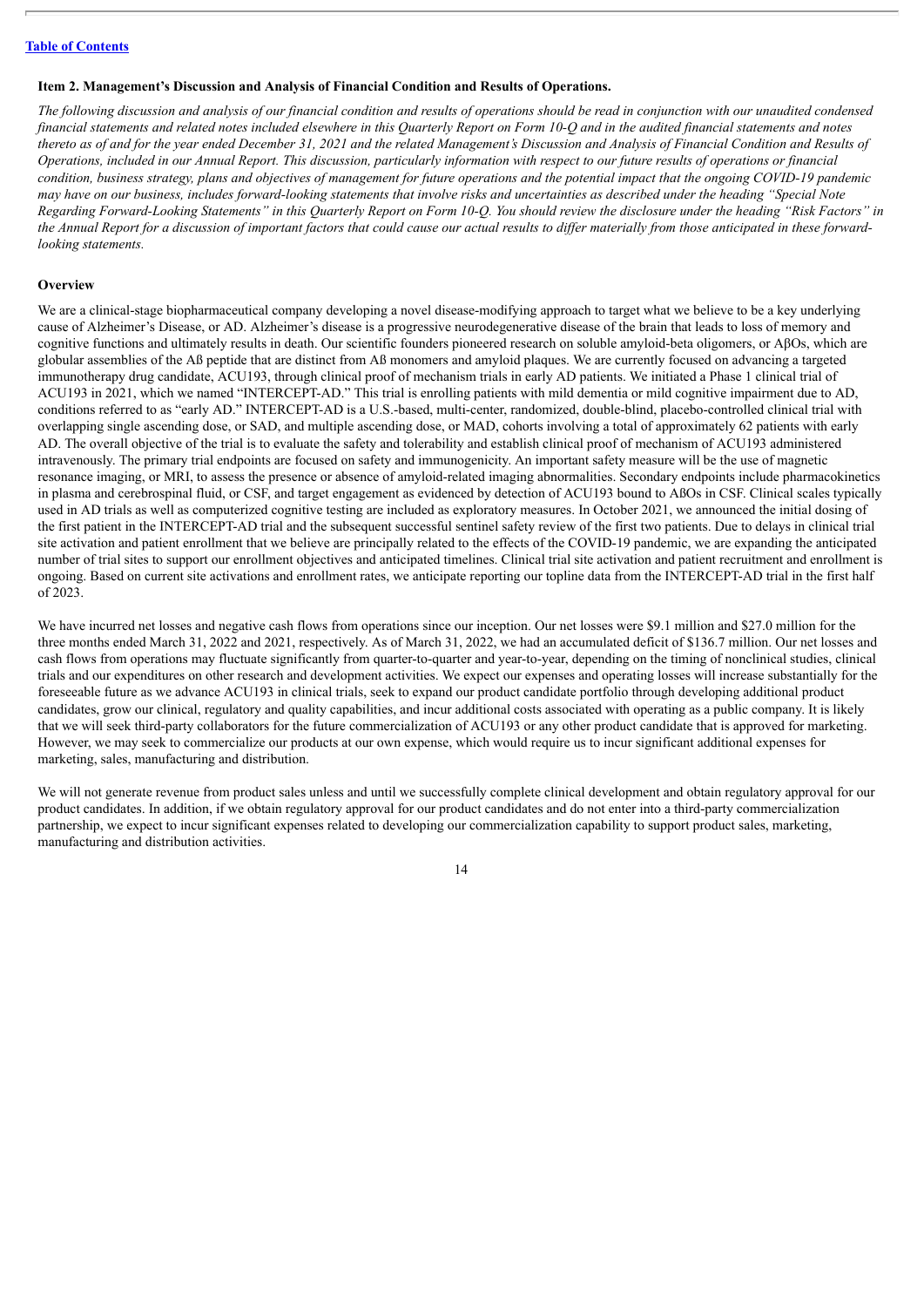As a result, we will need substantial additional funding to support our continuing operations and pursue our growth strategy. Until we can generate significant revenue from product sales, if ever, we expect to finance our operations through a combination of public or private equity offerings and debt financings or other sources, such as potential collaboration agreements, strategic alliances and licensing arrangements. We may be unable to raise additional funds or enter into such other agreements or arrangements when needed on acceptable terms, or at all. Our failure to raise capital or enter into such agreements as, and when needed, could have a material adverse effect on our business, results of operations and financial condition.

As of March 31, 2022, we had cash, cash equivalents and marketable securities totaling \$216.7 million. Based on our current operating plan, we expect that our existing cash and cash equivalents and marketable securities will be sufficient to enable us to fund our operating expenses and capital expenditure requirements at least through 2025. We have based this estimate on assumptions that may prove to be wrong, and we could exhaust our available capital resources sooner than we expect. See "—Liquidity and Capital Resources."

#### **COVID-19 Business Update**

In March 2020, the World Health Organization declared COVID-19 a global pandemic and the United States declared a national emergency with respect to COVID-19. In response to the COVID-19 pandemic, a number of governmental orders and other public health guidance measures have been implemented across much of the United States, including in the locations of our office, clinical trial sites and third parties on whom we rely. We implemented a work-from-home policy allowing employees and consultants who can work from home to do so.

Business travel has been limited, and online video and teleconference technology is used to meet virtually rather than in person. We have taken measures to secure our research and development activities, while work in laboratories by our partners has been organized to reduce risk of COVID-19 transmission.

In October 2021, we announced the initial dosing of the first patient in the INTERCEPT-AD trial and the subsequent successful sentinel safety review of the first two patients. Due to delays in clinical trial site activation and patient enrollment that we believe are principally related to effects of the COVID-19 pandemic, we are expanding the anticipated number of trial sites to support our enrollment objectives and anticipated timelines. However, we cannot assure that we will not experience additional delays in site activation or enrollment. Clinical trial site activation and patient recruitment and enrollment is ongoing. Based on current site activations and enrollment rates, we anticipate reporting our topline data from this trial in the first half of 2023.

The ultimate impact of the COVID-19 pandemic on our business, results of operations, financial position and cash flows will depend on future developments, including the duration and spread of the outbreak and related advisories and restrictions. These developments and the impact of the COVID-19 pandemic on the financial markets and the overall economy are highly uncertain and cannot be predicted. If the financial markets and/or the overall economy are impacted for an extended period, our business, results of operations, financial position and cash flows may be materially adversely affected.

#### **Components of Results of Operations**

#### *Operating Expenses*

Our operating expenses consist of research and development expenses and general and administrative expenses.

#### *Research and Development Expenses*

Research and development costs primarily consist of direct costs associated with consultants and materials, biologic storage, third party, contract research organization costs and contract development and manufacturing expenses, salaries and other personnel-related expenses. Research and development costs are expensed as incurred. More specifically, these costs include:

• costs of funding research performed by third parties that conduct research and development and nonclinical and clinical activities on our behalf;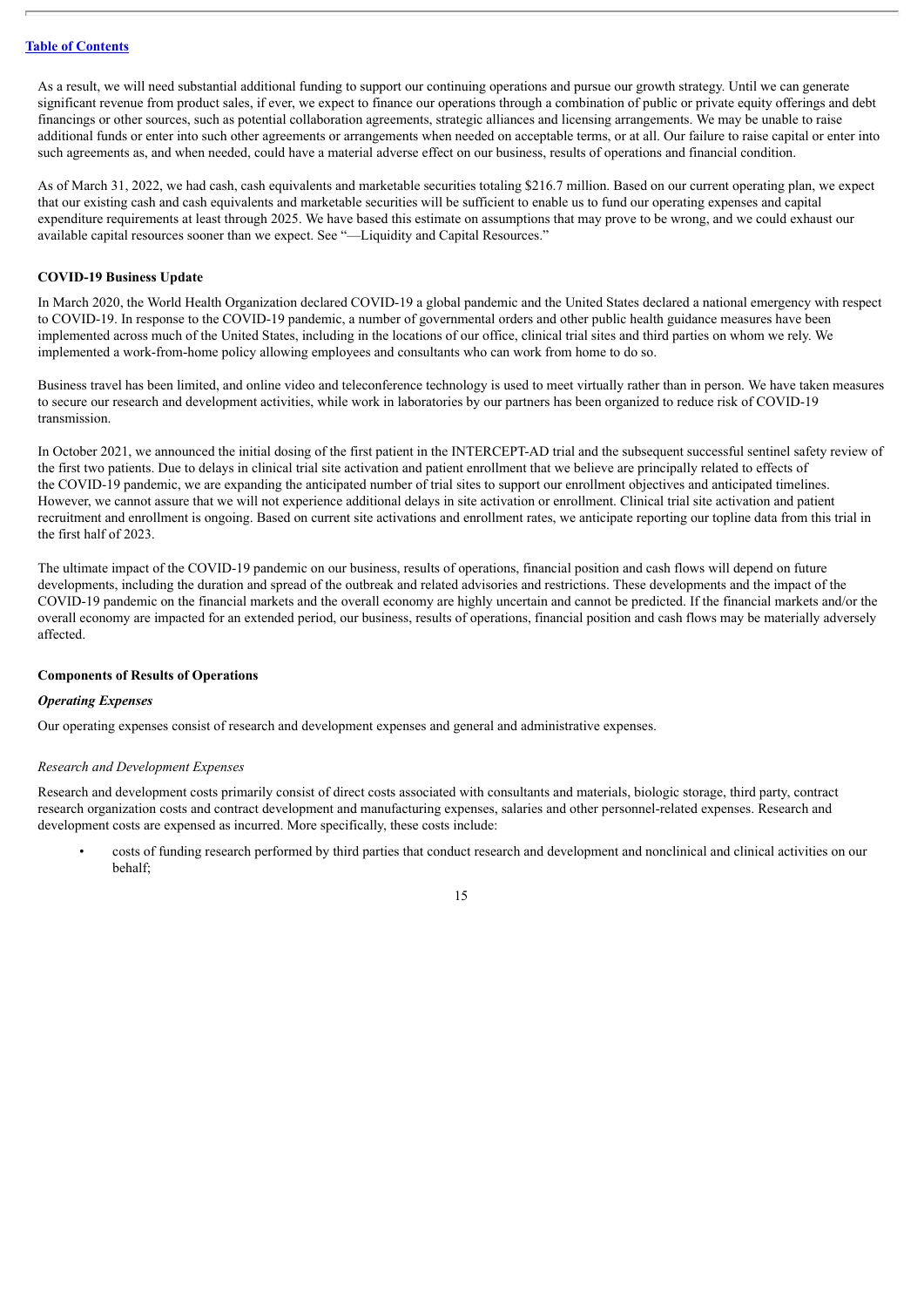- costs of manufacturing drug supply and drug product;
- costs of conducting nonclinical studies and clinical trials of our product candidates;
- consulting and professional fees related to research and development activities, including equity-based compensation to non-employees;
- costs related to compliance with clinical regulatory requirements; and employee-related expenses, including salaries, benefits and stockbased compensation expense for our research and development personnel.

As we currently only have one product candidate, ACU193, in development, we do not separately track expenses by program. We expect that our research and development expenses will increase substantially in connection with our clinical development activities for our ACU193 program.

#### *General and Administrative Expenses*

General and administrative expenses consist primarily of salaries and other personnel related expenses, including stock-based compensation, as well as costs for insurance, professional fees for legal, consulting, accounting, auditing, tax and recruiting services, investor and public relations, board of directors' expenses, franchise taxes, meetings, travel and rent, among others.

We expect that our general and administrative expenses will increase as our organization and headcount needed in the future grows to support continued research and development activities and potential commercialization of our product candidates. These increases will likely include increased costs related to the hiring of additional personnel and fees to outside consultants, attorneys and accountants, among other expenses. Additionally, we expect to incur increased expenses associated with being a public company, including costs of additional personnel, accounting, audit, legal, regulatory and tax-related services associated with maintaining compliance with exchange listing and SEC requirements, director and officer insurance costs, and investor and public relations costs.

#### *Other Income (Expense)*

Other income (expense) primarily includes interest income, net and other income, net. Following our initial public offering, or IPO, we made investments in marketable securities and the interest income earned, as well as the amortization and accretion of premiums and discounts are recorded in interest income, net. Other income, net generally consists of sublease income offset by fees incurred on our investments in marketable securities.

Prior to our IPO on July 6, 2021, changes in the fair values of the Series A-1 warrant liability and the Series B tranche rights were recognized as a component of other income (expense). The Series A-1 warrant liability and the Series B tranche rights were initially recorded at fair value as liabilities on our balance sheet. Each was subsequently re-measured at fair value at the end of each reporting period and also upon the exercise of the warrant on June 22, 2021, and upon settlement of the tranche rights with the milestone closing for the Series B on June 17, 2021.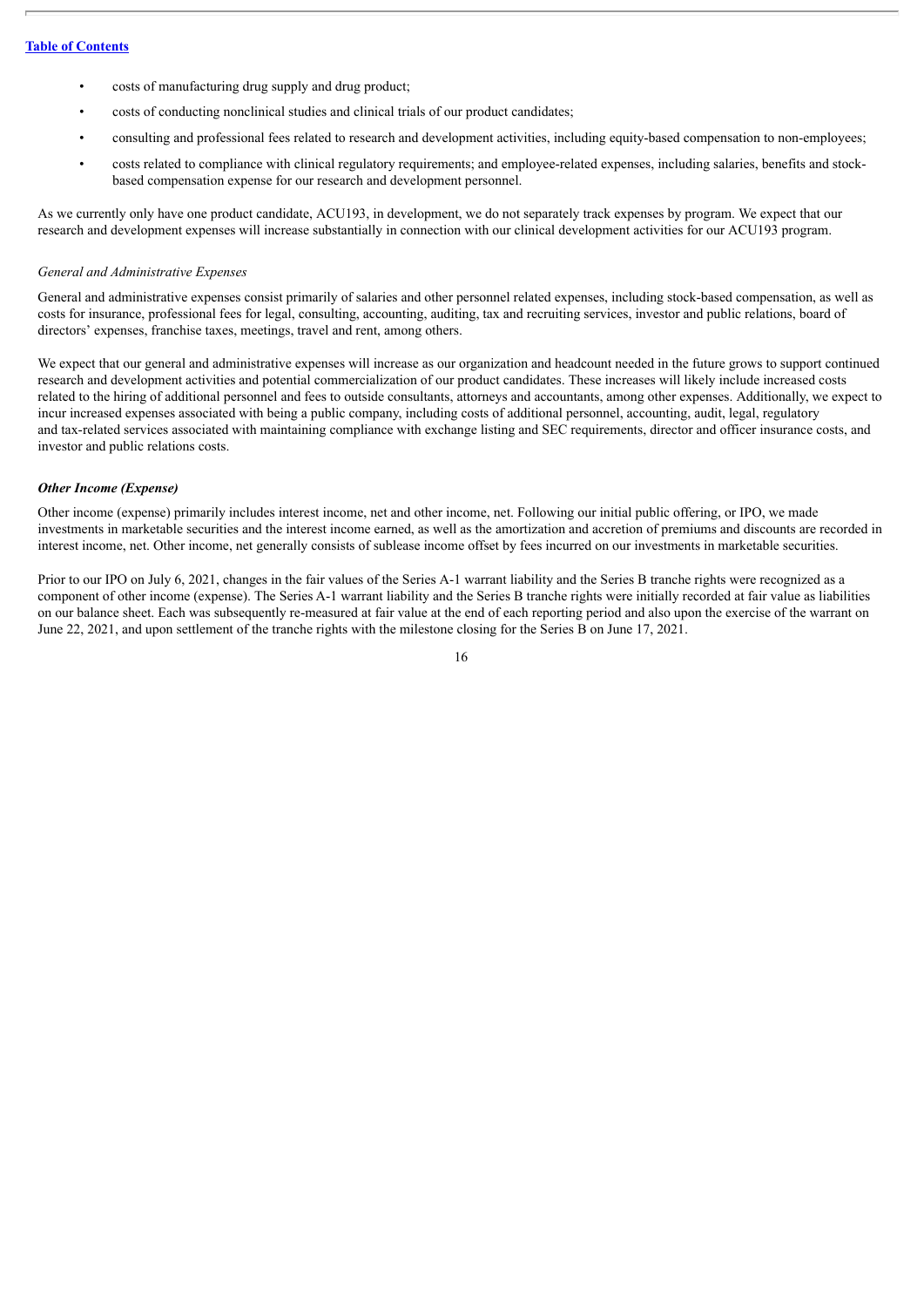#### **Results of Operations**

#### *Comparison of the Three Months Ended March 31, 2022 and 2021*

The following table summarizes our results of operations for the three months ended March 31, 2022 and 2021 (in thousands):

|                                                                                                        | Three Months Ended March 31, |          |     |           |          |
|--------------------------------------------------------------------------------------------------------|------------------------------|----------|-----|-----------|----------|
| Costs and operating expenses                                                                           |                              | 2022     |     | 2021      | Change   |
| Research and development                                                                               | \$                           | 5,985    | \$. | 2,578     | \$3,407  |
| General and administrative                                                                             |                              | 3,221    |     | 1,215     | 2,006    |
| Total operating expenses                                                                               |                              | 9,206    |     | 3,793     | 5,413    |
| Loss from operations                                                                                   |                              | (9,206)  |     | (3,793)   | (5, 413) |
| Other income (expense)                                                                                 |                              |          |     |           |          |
| Change in fair value of preferred stock tranche rights liability and preferred stock warrant liability |                              |          |     | (23,217)  | 23,217   |
| Interest income, net                                                                                   |                              | 76       |     | 4         | 72       |
| Other income, net                                                                                      |                              |          |     | 9         | (8)      |
| Total other income (expense)                                                                           |                              | 77       |     | (23, 204) | 23,281   |
| Net loss                                                                                               |                              | (9,129)  |     | (26,997)  | 17,868   |
| Other comprehensive loss                                                                               |                              |          |     |           |          |
| Unrealized loss on marketable securities                                                               |                              | (583)    |     |           | (583)    |
| Comprehensive loss                                                                                     |                              | (9, 712) |     | (26,997)  | \$17,285 |

#### *Research and Development Expenses*

Research and development expenses were \$6.0 million and \$2.6 million for the three months ended March 31, 2022 and 2021, respectively. The \$3.4 million increase was primarily due to increases of \$1.5 million in consulting expenses, \$0.8 million in contract research organization expenses, \$0.6 million in personnel related expenses, \$0.3 million in drug safety testing and \$0.2 million in materials expenses. The net increase in research and development expenses during the three months ended March 31, 2022 from the three months ended March 31, 2021 was primarily due to our ongoing clinical trial which was initiated in 2021.

## *General and Administrative Expenses*

General and administrative expenses were \$3.2 million and \$1.2 million for the three months ended March 31, 2022 and 2021, respectively. The \$2.0 million increase was primarily due to increases of \$0.7 million in insurance expenses, \$0.7 million in personnel expenses, \$0.4 million in legal expenses, \$0.1 million for investor relations and \$0.1 million for other office expenses, including rent.

#### *Other Income (Expense)*

Other income was \$0.1 million for the three months ended March 31, 2022, which was primarily due to net interest income on the Company's portfolio of marketable securities. Other expense was \$23.2 million for the three months ended March 31, 2021, due almost entirely to the changes in the fair values of the Series A-1 warrant liability and the Series B tranche rights.

#### **Liquidity and Capital Resources**

On July 6, 2021, we issued 9,999,999 shares of common stock in our IPO, and on July 8, 2021, we issued an additional 1,499,999 shares of common stock that were purchased by the underwriters pursuant to the underwriters' option to purchase additional shares at the public offering price less underwriting discounts and commissions. The price to the public for each share was \$16.00. The aggregate net proceeds from our IPO, after underwriting discounts and commissions and other offering expenses of \$15.4 million, were \$168.6 million.

As of March 31, 2022, our cash, cash equivalents and marketable securities totaled \$216.7 million. Our available-for-sale marketable securities mature over the next one and one-half years. We enter into contracts in the

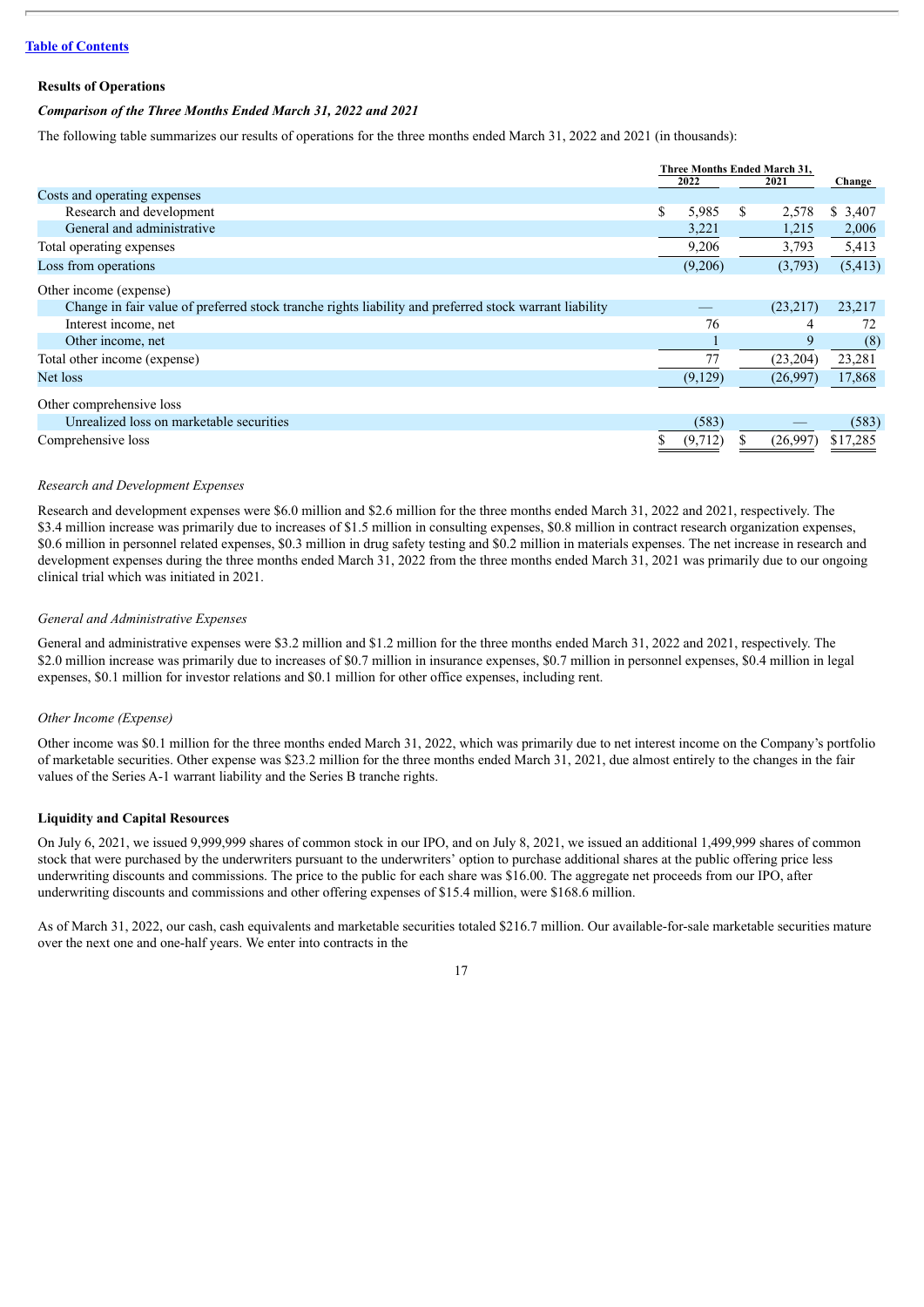normal course of business with contract research organizations, or CROs, and contract manufacturing organizations, or CMOs, for clinical trials, nonclinical research studies and testing, manufacturing and other services and products for operating purposes. These contracts do not contain any minimum purchase commitments and are generally cancelable by us upon prior notice of 30 days. Payments due upon cancelation consist only of payments for services provided and expenses incurred up to the date of cancelation.

Future minimum lease payments under our Indiana lease agreement total approximately \$0.2 million.

#### *Cash Flows*

The following table summarizes our sources and uses of cash (in thousands):

|                                         | Three Months Ended March 31. |          |  |         |
|-----------------------------------------|------------------------------|----------|--|---------|
|                                         |                              | 2022     |  | 2021    |
| Net cash used in operating activities   |                              | (8.299)  |  | (2.370) |
| Net cash used in investing activities   |                              | (5,099)  |  |         |
| Net change in cash and cash equivalents |                              | (13.398) |  | (2.370) |

#### *Operating Activities*

Net cash used in operating activities was \$8.3 million and \$2.4 million for the three months ended March 31, 2022 and 2021, respectively. Net cash used in operating activities during the three months ended March 31, 2022 primarily consisted of our net loss of \$9.1 million, which was reduced by non-cash adjustments of \$0.6 million for stock-based compensation and \$0.2 million for net accretion and amortization on marketable securities, plus cash used of \$1.5 million in accrued expenses and other current liabilities mainly due to research and development and employee liabilities; partially offset by \$1.4 million of cash provided by prepaid expenses mainly associated with research and development and insurance, and \$0.1 million from an increase in accounts payable.

Net cash used in operating activities during the three months ended March 31, 2021 was primarily due to our net loss of \$27.0 million, including other expenses of \$23.2 million related to the change in the fair values of the Series A-1 warrant liability and the Series B tranche liability, partially offset by increases in accounts payable of \$0.4 million and accrued expenses and other current liabilities of \$1.0 million.

#### *Investing Activities*

Cash used in investing activities for the three months ended March 31, 2022 was \$5.1 million and was predominantly related to purchases and maturities of marketable securities of \$9.1 million and \$4.0 million, respectively. Cash used in invested activities for the three months ended March 31, 2021 was nil.

#### *Funding Requirements*

We expect our expenses to increase in connection with our ongoing activities, particularly as we continue our research and development, conduct clinical trials, and seek marketing approval for our current and any of our future product candidates. Furthermore, we have and expect to incur additional costs associated with operating as a public company following our July 2021 IPO. It is likely that we will seek third-party collaborators for the future commercialization of ACU193 or any other product candidate that is approved for marketing. However, we may seek to commercialize our products at our own expense, which would require us to incur significant additional expenses for marketing, sales, manufacturing and distribution, which costs we may seek to offset through entry into collaboration agreements with third parties. As a result, we expect that we will need to obtain substantial additional funding in connection with our future operations. If we are unable to raise capital when needed or on acceptable terms, we could be forced to delay, reduce or eliminate our research and development programs or future commercialization efforts.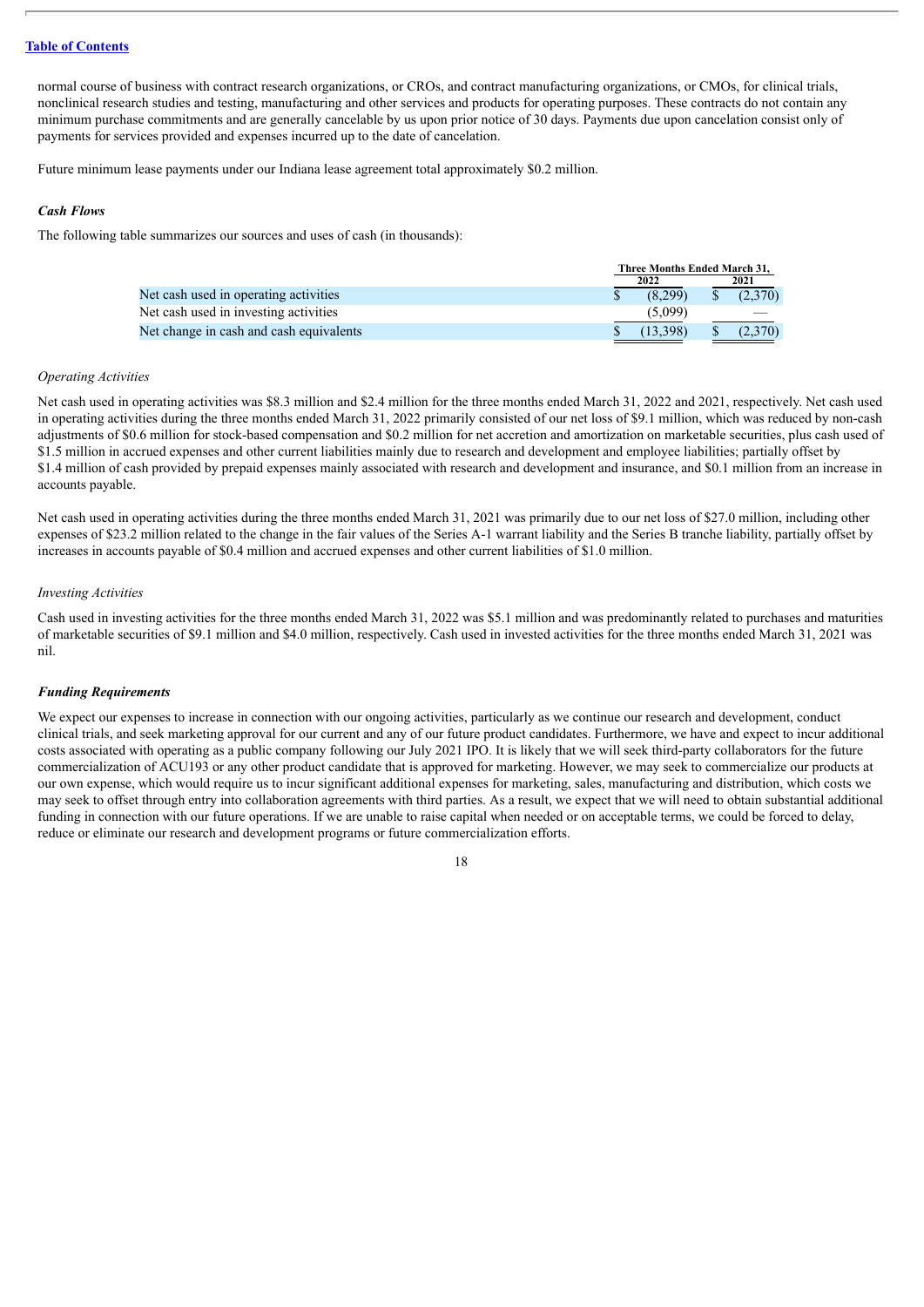Based on our current operating plan, we expect that our existing cash and cash equivalents and our marketable securities will be sufficient to enable us to fund our operating expenses and capital expenditure requirements at least through 2025. We have based this estimate on assumptions that may prove to be wrong, and we may use our available capital resources sooner than we currently expect. Our future capital requirements will depend on many factors, including:

- the scope, progress, results and costs of discovery, nonclinical development, laboratory testing and clinical trials for other potential product candidates we may develop, if any;
- the costs, timing and outcome of regulatory review of ACU193 or any future product candidates;
- our ability to establish and maintain collaborations on favorable terms, if at all;
- the achievement of milestones or occurrence of other developments that trigger payments under any collaboration agreements we might have at such time;
- the costs and timing of future commercialization activities, including product sales, marketing, manufacturing and distribution, for any of ACU193 or any future product candidates for which we receive marketing approval;
- the amount of revenue, if any, received from commercial sales of ACU193 or any future product candidates, should any of our product candidates receive marketing approval;
- the costs of preparing, filing and prosecuting patent applications, obtaining, maintaining and enforcing our intellectual property rights and defending intellectual property-related claims;
- our headcount growth and associated costs as we expand our business operations and our research and development activities; and
- the costs of operating as a public company.

Until such time, if ever, as we can generate substantial product revenue, we expect to finance our longer-term cash needs through a combination of equity offerings, debt financings, collaborations, strategic alliances and licensing arrangements. We do not have any committed external source of funds. To the extent that we raise additional capital through the sale of equity or convertible debt securities, your ownership interests may be diluted, and the terms of these securities may include liquidation or other preferences that could adversely affect your rights as a common stockholder. Any debt financing, if available, may involve agreements that include restrictive covenants that limit our ability to take specific actions, such as incurring additional debt, making capital expenditures or declaring dividends, that could adversely impact our ability to conduct our business.

If we raise funds through collaborations, strategic alliances or licensing arrangements with third parties, we may have to relinquish valuable rights to our technologies, future revenue streams, research programs or product candidates or to grant licenses on terms that may not be favorable to us. If we are unable to raise additional funds through equity or debt financings when needed, we may be required to delay, limit, reduce or terminate our product development or future commercialization efforts or grant rights to develop and market product candidates that we would otherwise prefer to develop and market ourselves.

#### **Critical Accounting Policies, Significant Judgments and Use of Estimates**

The preparation of financial statements in conformity with U.S. GAAP requires management to make estimates and assumptions that affect the reported amounts of assets and liabilities and disclosure of contingent assets and liabilities at the date of the unaudited condensed financial statements and the reported amounts of expenses during the reporting period. A description of our significant accounting policies is included in our Annual Report. You should read the unaudited condensed financial statements in conjunction with our audited financial statements and accompanying notes in our Annual Report.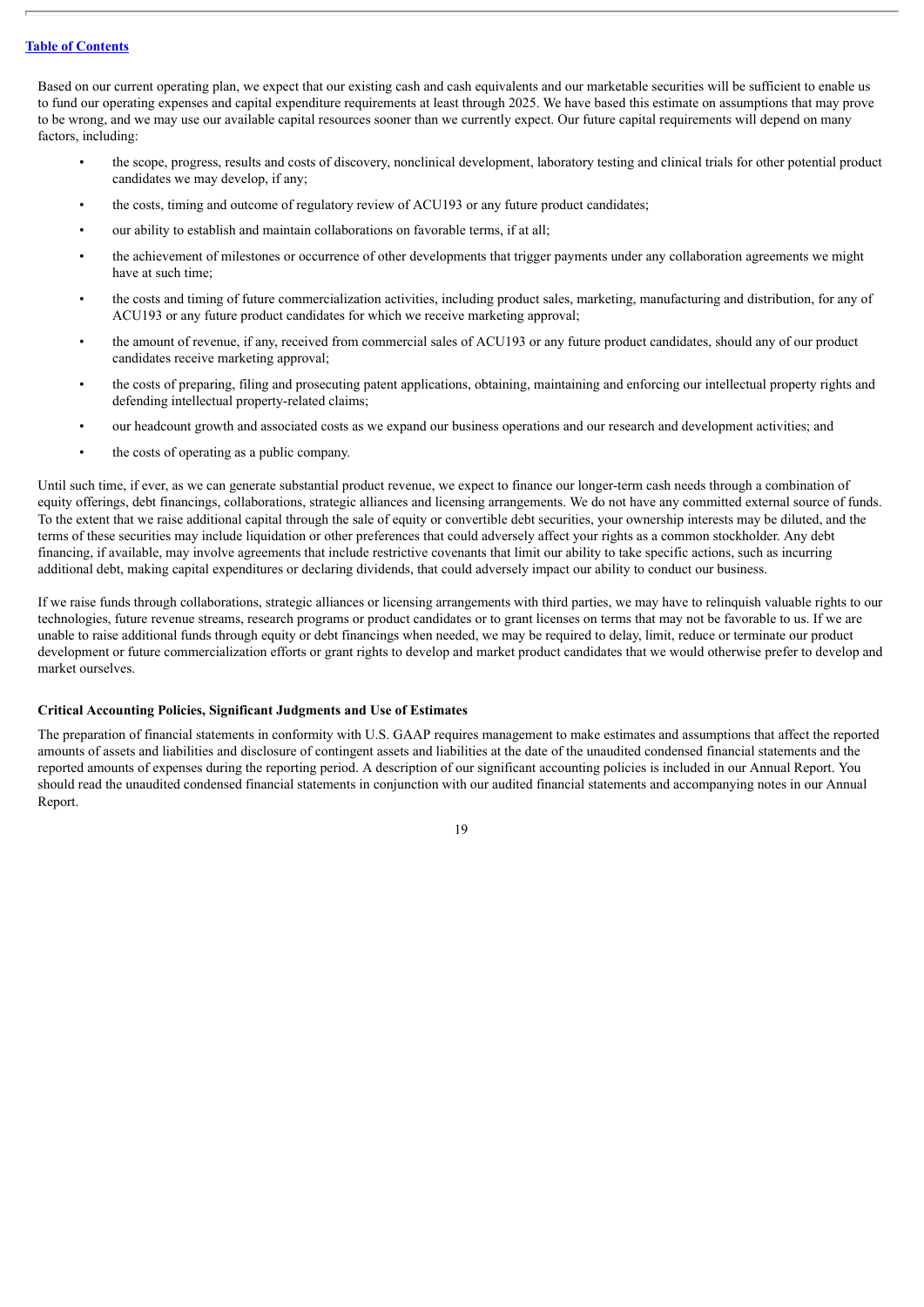Our significant accounting policies are more fully described in Note 2 to our unaudited condensed financial statements located in "Part I – Financial Information, Item 1. Financial Statements" in this Quarterly Report on Form 10-Q.

#### **Emerging Growth Company and Smaller Reporting Company Status**

In April 2012, the Jumpstart Our Business Startups Act of 2012, or JOBS Act, was enacted. Section 107 of the JOBS Act provides that an "emerging growth company" can take advantage of the extended transition period provided in Section 7(a)(2)(B) of the Securities Act of 1933, as amended, for complying with new or revised accounting standards. Thus, an emerging growth company can delay the adoption of certain accounting standards until those standards would otherwise apply to private companies. We elected the extended transition period for complying with new or revised accounting standards, which delays the adoption of these accounting standards until they would apply to private companies.

In addition, as an emerging growth company, we may take advantage of specified reduced disclosure and other requirements that are otherwise applicable generally to public companies. These provisions include:

- an exception from compliance with the auditor attestation requirements of Section 404 of the Sarbanes-Oxley Act of 2002, as amended;
- reduced disclosure about our executive compensation arrangements in our periodic reports, proxy statements and registration statements;
- exemptions from the requirements of holding non-binding advisory votes on executive compensation or golden parachute arrangements; and
- an exemption from compliance with the requirements of the Public Company Accounting Oversight Board regarding the communication of critical audit matters in the auditor's report on financial statements.

We may take advantage of these provisions until we no longer qualify as an emerging growth company. We will cease to qualify as an emerging growth company on the date that is the earliest of: (i) December 31, 2025, (ii) the last day of the fiscal year in which we have more than \$1.07 billion in total annual gross revenues, (iii) the date on which we are deemed to be a "large accelerated filer" under the rules of the SEC, which means the market value of our common stock that is held by non-affiliates exceeds \$700 million as of the prior June 30th, or (iv) the date on which we have issued more than \$1.0 billion of non-convertible debt over the prior three-year period. We may choose to take advantage of some but not all of these reduced reporting burdens. We have taken advantage of certain reduced reporting requirements in this Quarterly Report on Form 10-Q and our other filings with the SEC. Accordingly, the information contained herein may be different than you might obtain from other public companies in which you hold equity interests.

We are also a "smaller reporting company," meaning that the market value of our shares held by non-affiliates is less than \$700 million and our annual revenue was less than \$100 million during the most recently completed fiscal year. We may continue to be a smaller reporting company if either (i) the market value of our shares held by non-affiliates is less than \$250 million or (ii) our annual revenue was less than \$100 million during the most recently completed fiscal year and the market value of our shares held by non-affiliates is less than \$700 million. If we are a smaller reporting company at the time we cease to be an emerging growth company, we may continue to rely on exemptions from certain disclosure requirements that are available to smaller reporting companies. Specifically, as a smaller reporting company, we may choose to present only the two most recent fiscal years of audited financial statements in our Quarterly Report on Form 10-Q and, similar to emerging growth companies, smaller reporting companies have reduced disclosure obligations regarding executive compensation.

#### <span id="page-22-0"></span>**Item 3. Quantitative and Qualitative Disclosures About Market Risk.**

As a "smaller reporting company" as defined by Item 10 of Regulation S-K, the Company is not required to provide the information required by this item.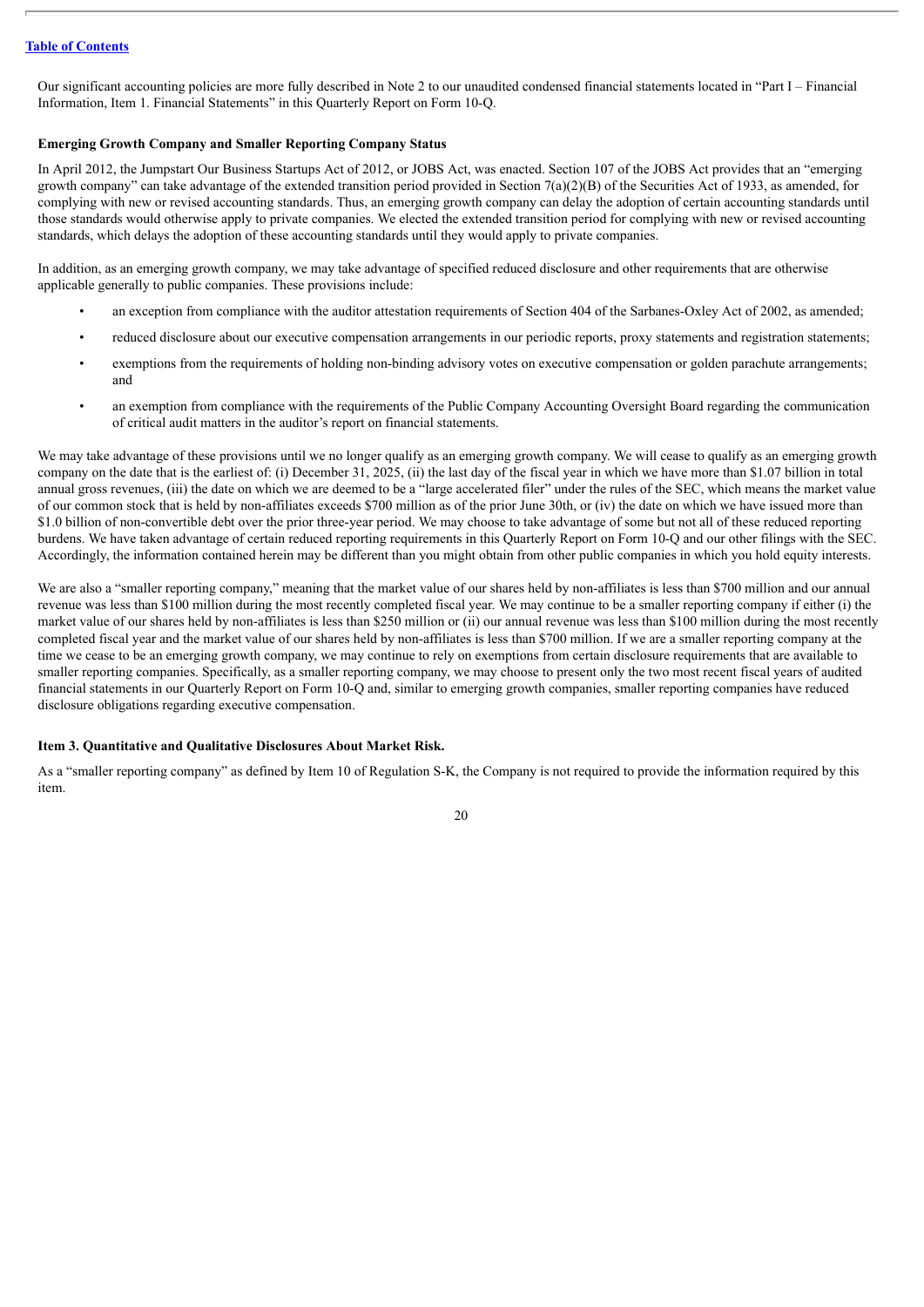#### <span id="page-23-0"></span>**Item 4. Controls and Procedures.**

## *Evaluation of Disclosure Controls and Procedures*

We maintain "disclosure controls and procedures," as defined in Rule 13a-15(e) and Rule 15d-15(e) under the Securities Exchange Act of 1934, as amended, or the Exchange Act, that are designed to ensure that information required to be disclosed by a company in the reports that it files or submits under the Exchange Act is recorded, processed, summarized and reported within the time periods specified in the SEC's rules and forms. Disclosure controls and procedures include, without limitation, controls and procedures designed to ensure that information required to be disclosed by a company in the reports that it files or submits under the Exchange Act is accumulated and communicated to our management, including our principal executive and principal financial officers, as appropriate to allow timely decisions regarding required disclosure.

Our management, with the participation of our principal executive officer and principal financial officer, evaluated the effectiveness of our disclosure controls and procedures (as defined in Rules 13a-15(e) and 15d-15(e) under the Exchange Act as of March 31, 2022. Based on the evaluation of our disclosure controls and procedures, our management concluded that, as of March 31, 2022, our disclosure controls and procedures were effective to provide reasonable assurance that the information required to be disclosed by us in this Quarterly Report on Form 10-Q was (a) reported within the time periods specified by SEC rules and regulations, and (b) communicated to our management, including our Chief Executive Officer and Chief Financial Officer, to allow timely decisions regarding any required disclosure.

#### *Changes in Internal Control Over Financial Reporting*

There have been no changes in our internal control over financial reporting, as such term is defined in Rules 13a-15(f) and 15d-15(f) promulgated under the Securities Exchange Act of 1934, as amended, that occurred during the fiscal quarter ended March 31, 2022 that have materially affected, or are reasonably likely to materially affect, our internal control over financial reporting.

#### *Inherent Limitations on Ef ectiveness of Internal Controls*

In designing and evaluating the disclosure controls and procedures, management recognizes that any controls and procedures, no matter how well designed and operated, can provide only reasonable, not absolute, assurance of achieving the desired control objectives. In addition, the design of disclosure controls and procedures must reflect the fact that there are resource constraints and that management is required to apply judgment in evaluating the benefits of possible controls and procedures relative to their costs.

Our management, including our Chief Executive Officer and Chief Financial Officer, believes that our disclosure controls and procedures and internal control over financial reporting are designed to provide reasonable assurance of achieving their objectives and are effective at the reasonable assurance level. However, our management does not expect that our disclosure controls and procedures or our internal control over financial reporting will prevent all errors and all fraud.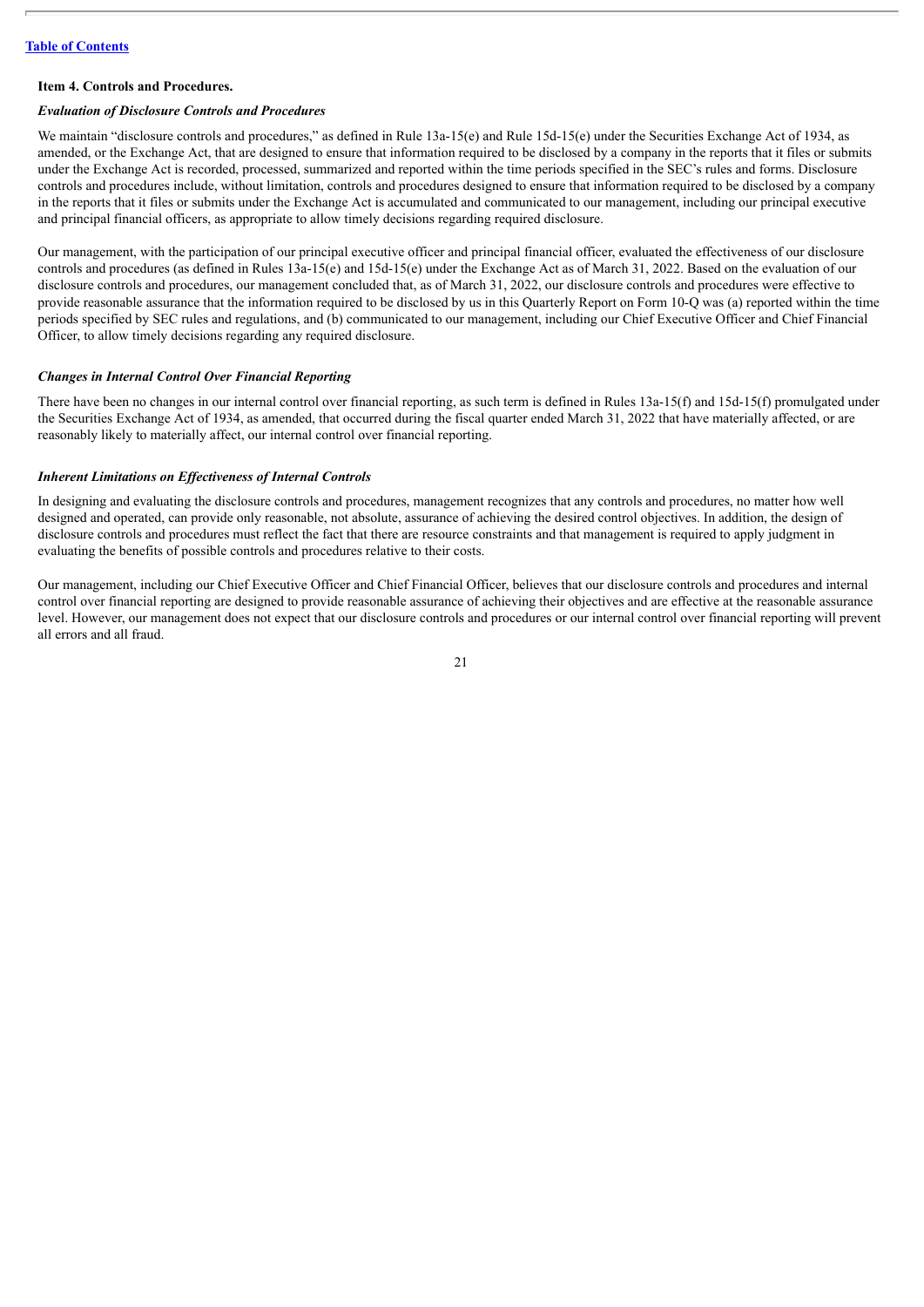## **PART II—OTHER INFORMATION**

#### <span id="page-24-1"></span><span id="page-24-0"></span>**Item 1. Legal Proceedings.**

We are not subject to any material legal proceedings. From time to time, we may be involved in various claims and legal proceedings relating to claims arising out of our operations. We are not currently a party to any legal proceedings that, in the opinion of our management, are likely to have a material adverse effect on our business. Regardless of outcome, litigation can have an adverse impact on us because of defense and settlement costs, diversion of management resources and other factors.

#### <span id="page-24-2"></span>**Item 1A. Risk Factors.**

Our business is subject to risks and events that, if they occur, could adversely affect our financial condition and results of operations and trading price of our securities. In addition to the other information set forth in this Quarterly Report on Form 10-Q, you should carefully consider the factors described in Part I, Item 1A. "Risk Factors" of our Annual Report on Form 10-K for the fiscal year ended December 31, 2021, filed with the Securities and Exchange Commission on March 28, 2022.

#### <span id="page-24-3"></span>**Item 2. Unregistered Sales of Equity Securities and Use of Proceeds.**

#### **(a) Recent Sales of Unregistered Equity Securities**

None.

#### **(b) Use of Proceeds**

On June 30, 2021, our Registration Statement on Form S-1, as amended (File No. 333-256945), was declared effective in connection with our initial public offering, pursuant to which we sold an aggregate of 11,499,998 shares of our common stock, including the full exercise of the underwriters' option to purchase additional shares, at a price to the public of \$16.00 per share. BofA Securities, Inc, Credit Suisse Securities (USA) LLC, and Stifel, Nicolaus & Company, Incorporated acted as joint lead book-running managers and UBS Securities LLC also acted as a book-running manager for the offering.

The initial public offering closed on July 6, 2021 with respect to 9,999,999 shares of common stock. On July 8, 2021, the offering closed with respect to an additional 1,499,999 shares purchased by the underwriters pursuant to the underwriters' option to purchase additional shares. The aggregate net proceeds from our initial public offering, after underwriting discounts and commissions, and other offering expenses of \$15.4 million, were \$168.6 million. In connection with our initial public offering, no payments were made by us to directors, officers or persons owning ten percent or more of our common stock or to their associates or to our affiliates. There has been no material change in the planned use of proceeds from our initial public offering as described in our prospectus filed pursuant to Rule 424(b)(4) under the Securities Act with the SEC on July 2, 2021.

#### **(c) Issuer Purchases of Equity Securities**

None.

#### <span id="page-24-4"></span>**Item 3. Defaults Upon Senior Securities.**

Not applicable.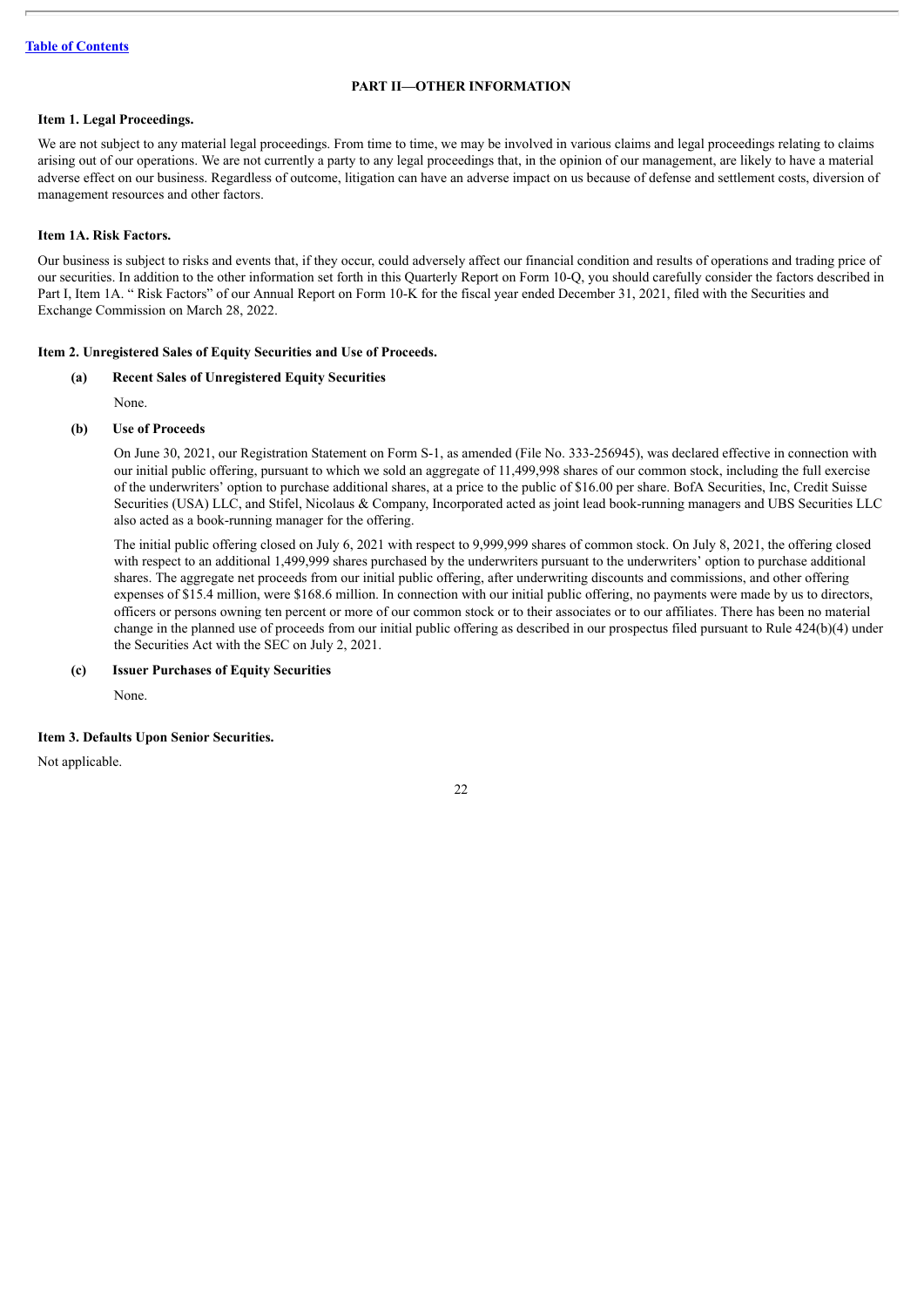ŀ.

## <span id="page-25-0"></span>**Item 4. Mine Safety Disclosures.**

Not applicable.

## <span id="page-25-1"></span>**Item 5. Other Information.**

None.

## <span id="page-25-2"></span>**Item 6. Exhibits.**

| Exhibit<br>Number | <b>Description of Exhibit</b>                                                                                                                                                                                                                                                  |
|-------------------|--------------------------------------------------------------------------------------------------------------------------------------------------------------------------------------------------------------------------------------------------------------------------------|
| 3.1               | Amended and Restated Certificate of Incorporation (incorporated by reference to Exhibit 3.1 to the Company's Current Report on Form<br>8-K (File No. 001-40551), filed with the Securities and Exchange Commission on July 7, 2021).                                           |
| 3.2               | Amended and Restated Bylaws (incorporated by reference to Exhibit 3.2 to the Company's Current Report on Form 8-K (File<br>No. 001-40551), filed with the Securities and Exchange Commission on July 7, 2021).                                                                 |
| 10.1              | Non-Employee Director Compensation Policy (incorporated by reference to Exhibit 10.3 to the Company's Annual Report on Form 10-K<br>(File No. 001-40551), filed with the Securities and Exchange Commission on March 28, 2022).                                                |
| 10.2              | Executive Employment Agreement, by and between the Registrant and Daniel O'Connell (incorporated by reference to Exhibit 10.7 to<br>the Company's Annual Report on Form 10-K (File No. 001-40551), filed with the Securities and Exchange Commission on March 28,<br>$2022$ ). |
| 10.3              | Executive Employment Agreement, by and between the Registrant and Matthew Zuga (incorporated by reference to Exhibit 10.8 to the<br>Company's Annual Report on Form 10-K (File No. 001-40551), filed with the Securities and Exchange Commission on March 28,<br>$2022$ ).     |
| 10.4              | Employment Agreement by and between the Registrant and Eric Siemers, M.D. (incorporated by reference to Exhibit 10.9 to the<br>Company's Annual Report on Form 10-K (File No. 001-40551), filed with the Securities and Exchange Commission on March 28,<br>$2022$ ).          |
| 10.5              | Employment Agreement by and between the Registrant and Russell Barton (incorporated by reference to Exhibit 10.10 to the Company's<br>Annual Report on Form 10-K (File No. 001-40551), filed with the Securities and Exchange Commission on March 28, 2022).                   |
| $31.1*$           | Certification of Principal Executive Officer Pursuant to Rules 13a-14(a) and 15d-14(a) under the Securities Exchange Act of 1934, as<br>Adopted Pursuant to Section 302 of the Sarbanes-Oxley Act of 2002.                                                                     |
| $31.2*$           | Certification of Principal Financial Officer Pursuant to Rules 13a-14(a) and 15d-14(a) under the Securities Exchange Act of 1934, as<br>Adopted Pursuant to Section 302 of the Sarbanes-Oxley Act of 2002.                                                                     |
| 32.1#             | Certification of Principal Executive Officer Pursuant to 18 U.S.C. Section 1350, as Adopted Pursuant to Section 906 of the Sarbanes-<br>Oxley Act of 2002.                                                                                                                     |
| 32.2#             | Certification of Principal Financial Officer Pursuant to 18 U.S.C. Section 1350, as Adopted Pursuant to Section 906 of the Sarbanes-<br>Oxley Act of 2002.                                                                                                                     |
| 101.INS*          | Inline XBRL Instance Document - the instance document does not appear in the Interactive Data File because its XBRL tags are<br>embedded within the Inline XBRL document                                                                                                       |
| 101.SCH*          | Inline XBRL Taxonomy Extension Schema Document                                                                                                                                                                                                                                 |
| 101.CAL*          | Inline XBRL Taxonomy Extension Calculation Linkbase Document                                                                                                                                                                                                                   |

101.DEF\* Inline XBRL Taxonomy Extension Definition Linkbase Document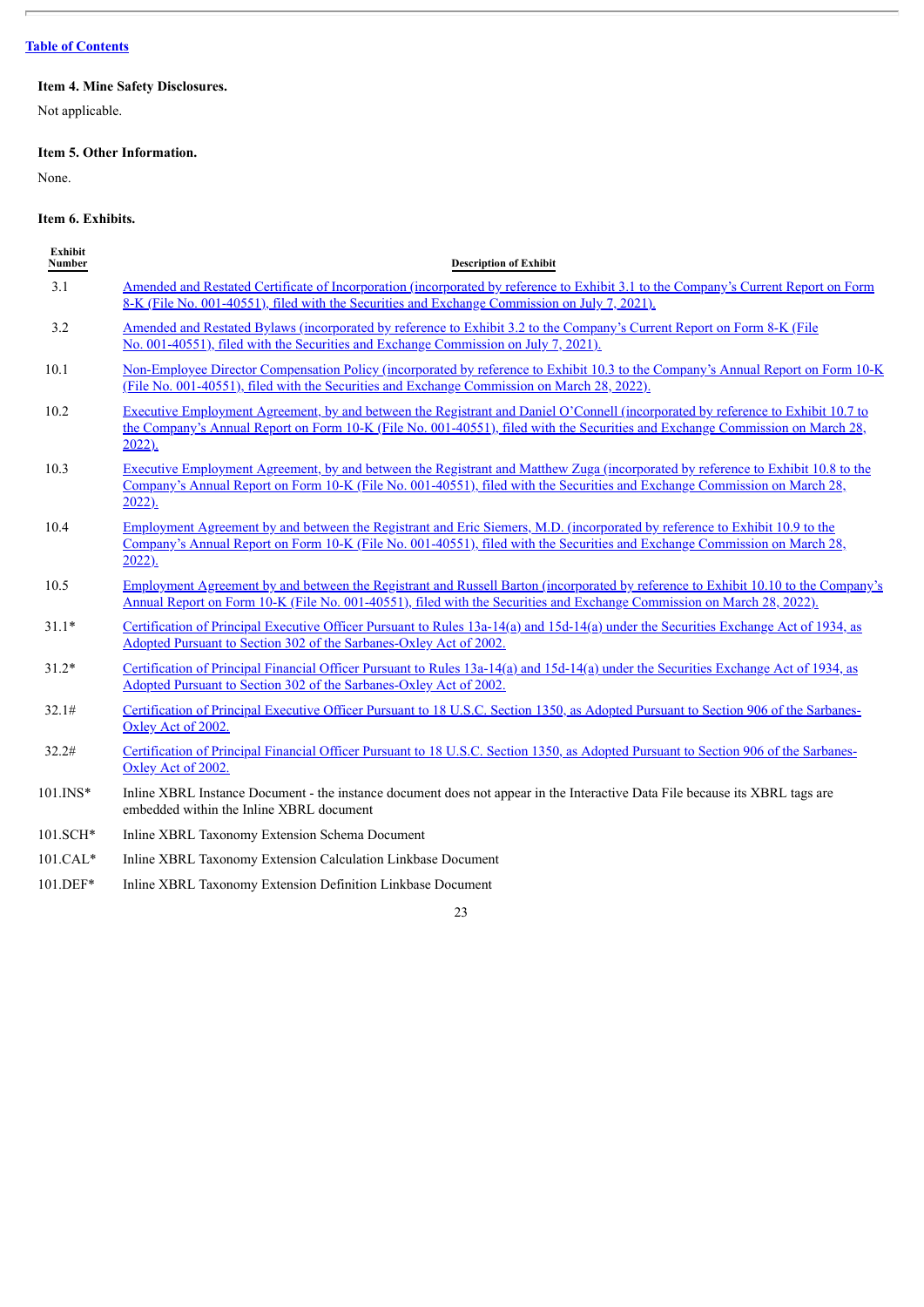| Exhibit<br>Number | <b>Description of Exhibit</b>                                               |
|-------------------|-----------------------------------------------------------------------------|
| $101.LAB*$        | Inline XBRL Taxonomy Extension Label Linkbase Document                      |
| $101.PRE*$        | Inline XBRL Taxonomy Extension Presentation Linkbase Document               |
| 104               | Cover Page Interactive Data File (embedded within the Inline XBRL document) |

\* Filed herewith

# These certifications are being furnished solely to accompany this annual report pursuant to 18 U.S.C. Section 1350, and are not being filed for purposes of Section 18 of the Securities Exchange Act of 1934, as amended, and are not to be incorporated by reference into any filing of the registrant, whether made before or after the date hereof, regardless of any general incorporation language in such filing.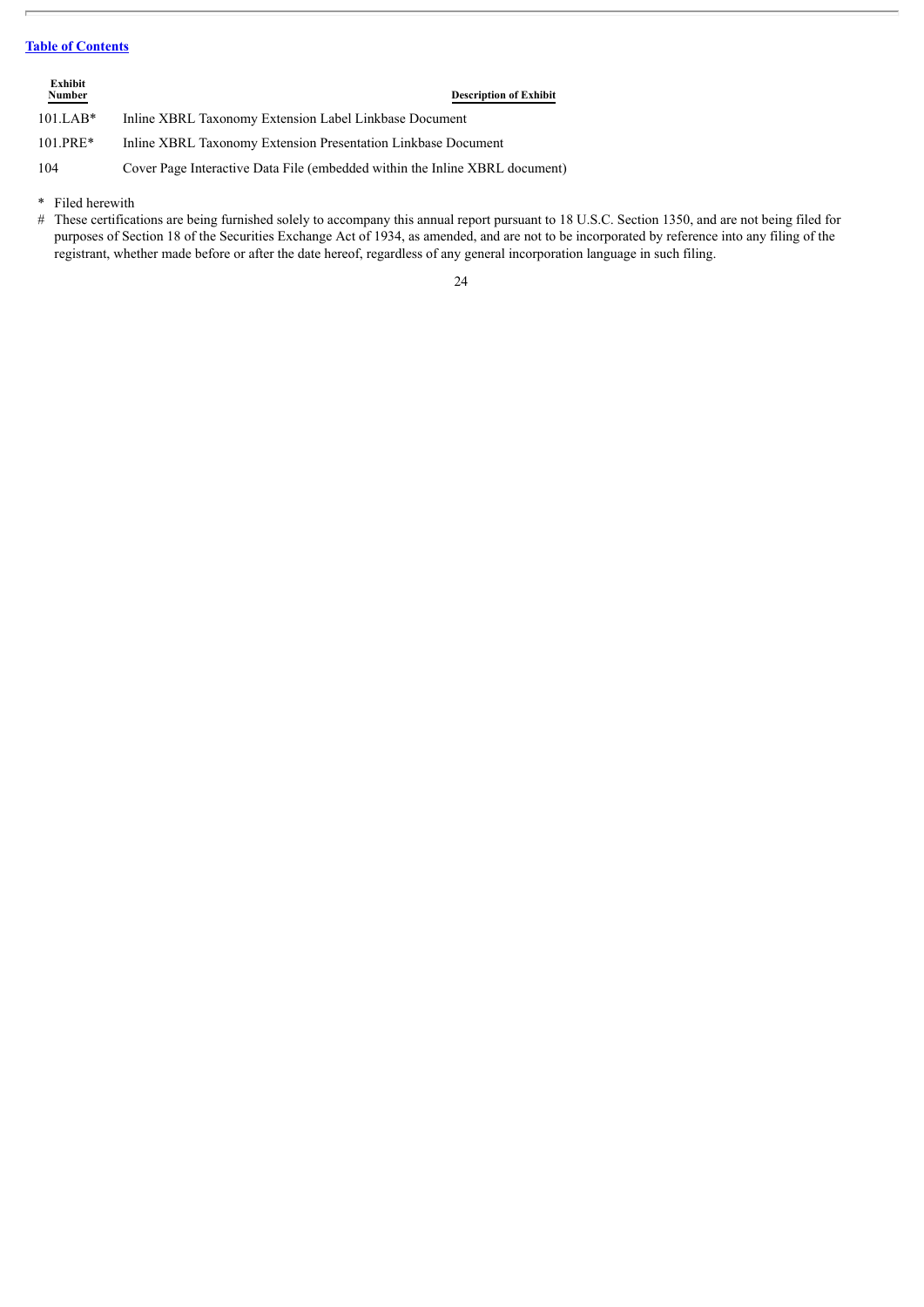## **SIGNATURES**

<span id="page-27-0"></span>Pursuant to the requirements of the Securities Exchange Act of 1934, the registrant has duly caused this report to be signed on its behalf by the undersigned thereunto duly authorized.

## **ACUMEN PHARMACEUTICALS, INC.**

| Date: May 16, 2022 | By: | /s/ Daniel O'Connell                                      |
|--------------------|-----|-----------------------------------------------------------|
|                    |     | Daniel O'Connell                                          |
|                    |     | <b>President and Chief Executive Officer</b>              |
|                    |     | (Principal Executive Officer)                             |
| Date: May 16, 2022 | By: | /s/ Matthew Zuga                                          |
|                    |     | <b>Matthew Zuga</b>                                       |
|                    |     | <b>Chief Financial Officer and Chief Business Officer</b> |
|                    |     | (Principal Financial and Accounting Officer)              |
|                    |     |                                                           |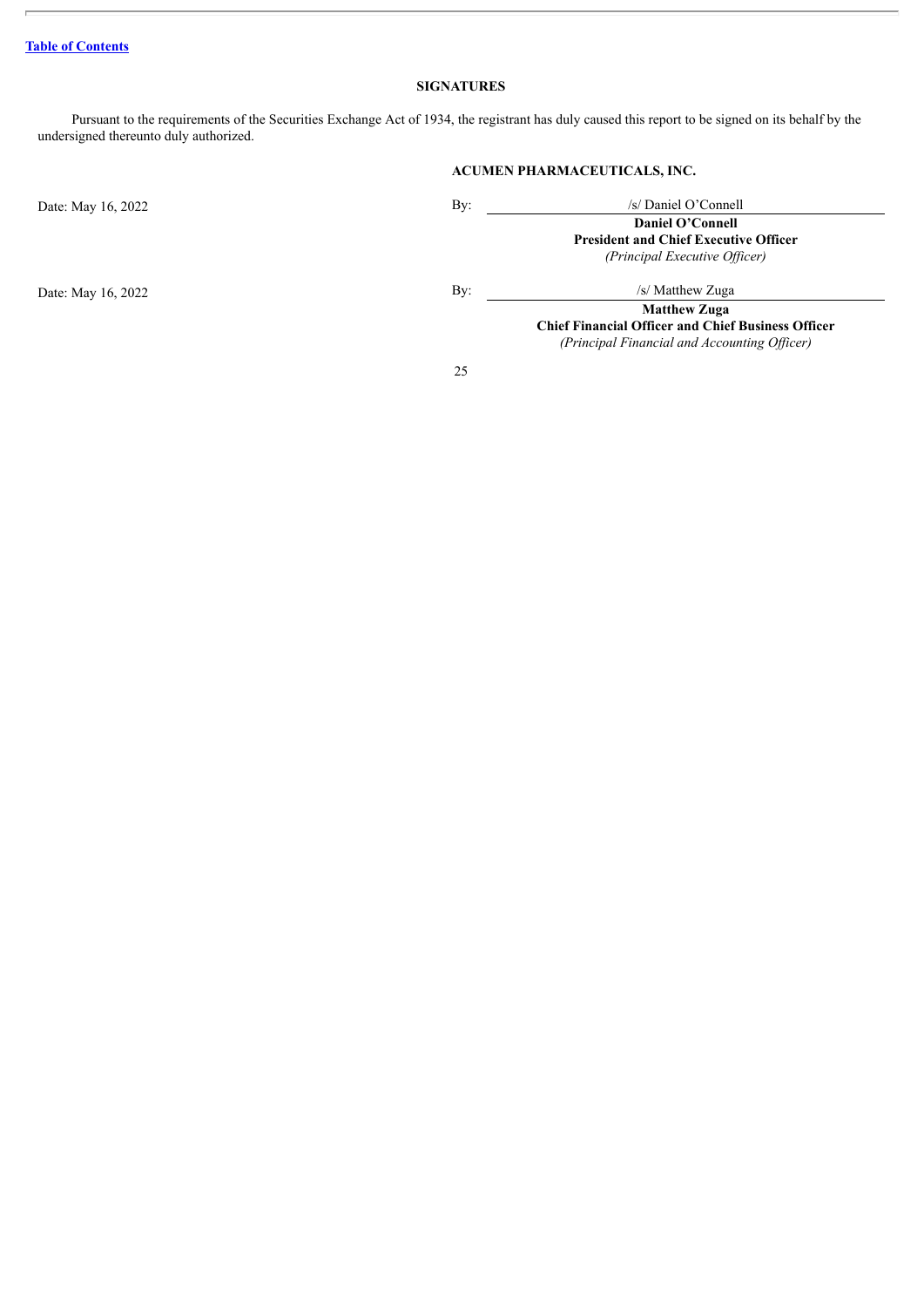#### **CERTIFICATION PURSUANT TO RULES 13a-14(a) AND 15d-14(a) UNDER THE SECURITIES EXCHANGE ACT OF 1934, AS ADOPTED PURSUANT TO SECTION 302 OF THE SARBANES-OXLEY ACT OF 2002**

<span id="page-28-0"></span>I, Daniel O'Connell, certify that:

- 1. I have reviewed this Form 10-Q of Acumen Pharmaceuticals, Inc.;
- 2. Based on my knowledge, this report does not contain any untrue statement of a material fact or omit to state a material fact necessary to make the statements made, in light of the circumstances under which such statements were made, not misleading with respect to the period covered by this report;
- 3. Based on my knowledge, the financial statements, and other financial information included in this report, fairly present in all material respects the financial condition, results of operations and cash flows of the registrant as of, and for, the periods presented in this report;
- 4. The registrant's other certifying officer(s) and I are responsible for establishing and maintaining disclosure controls and procedures (as defined in Exchange Act Rules  $13a-15(e)$  and  $15d-15(e)$  for the registrant and have:
	- (a) Designed such disclosure controls and procedures, or caused such disclosure controls and procedures to be designed under our supervision, to ensure that material information relating to the registrant, including its consolidated subsidiaries, is made known to us by others within those entities, particularly during the period in which this report is being prepared;
	- (b) Evaluated the effectiveness of the registrant's disclosure controls and procedures and presented in this report our conclusions about the effectiveness of the disclosure controls and procedures, as of the end of the period covered by this report based on such evaluation; and
	- (c) Disclosed in this report any change in the registrant's internal control over financial reporting that occurred during the registrant's most recent fiscal quarter (the registrant's fourth fiscal quarter in the case of an annual report) that has materially affected, or is reasonably likely to materially affect, the registrant's internal control over financial reporting; and
- 5. The registrant's other certifying officer(s) and I have disclosed, based on our most recent evaluation of internal control over financial reporting, to the registrant's auditors and the audit committee of the registrant's board of directors (or persons performing the equivalent functions):
	- (a) All significant deficiencies and material weaknesses in the design or operation of internal control over financial reporting which are reasonably likely to adversely affect the registrant's ability to record, process, summarize and report financial information; and
	- (b) Any fraud, whether or not material, that involves management or other employees who have a significant role in the registrant's internal control over financial reporting.

Date: May 16, 2022 By: /s/ Daniel O'Connell

**Daniel O'Connell President and Chief Executive Officer** *(Principal Executive Of icer)*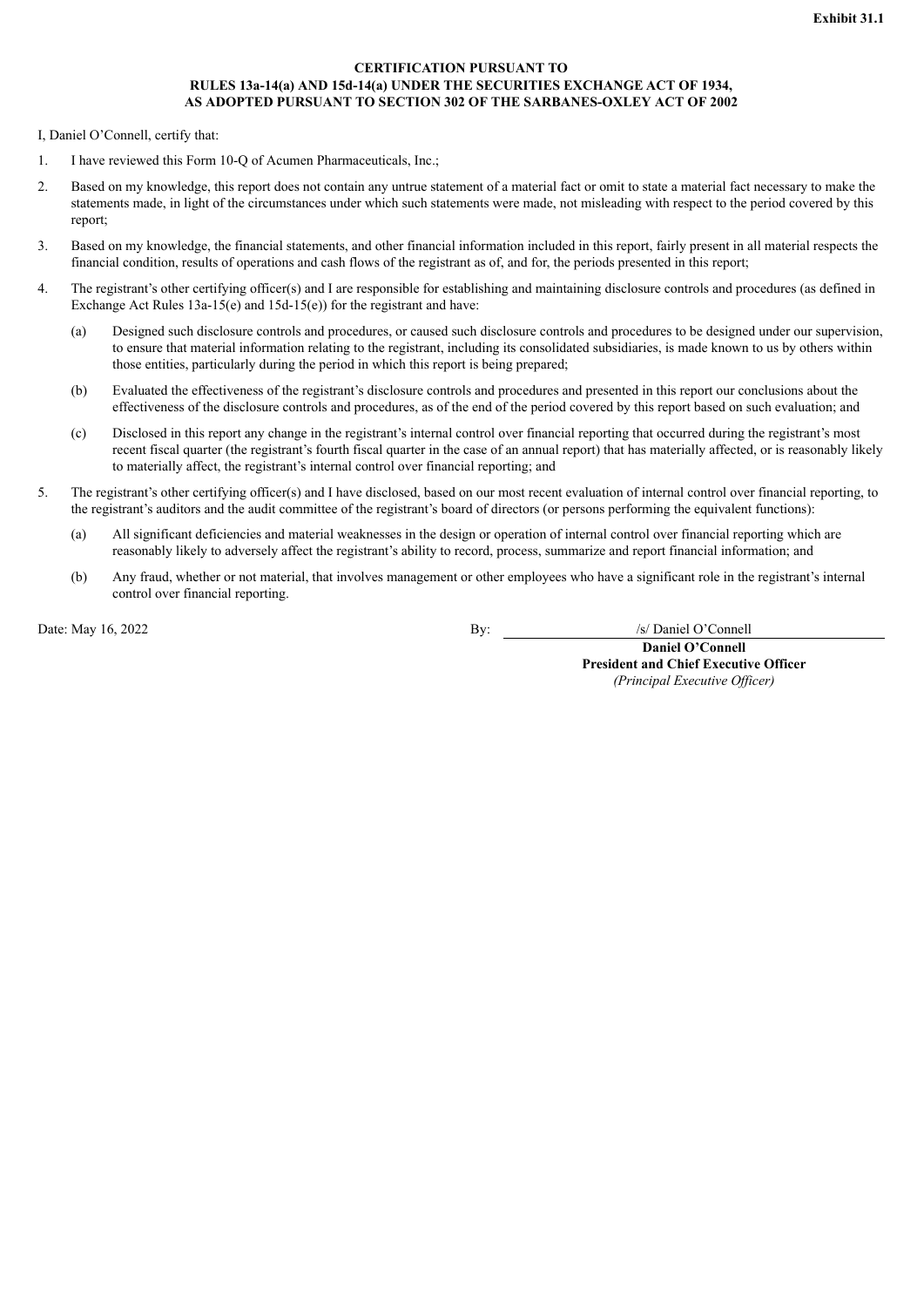#### **CERTIFICATION PURSUANT TO RULES 13a-14(a) AND 15d-14(a) UNDER THE SECURITIES EXCHANGE ACT OF 1934, AS ADOPTED PURSUANT TO SECTION 302 OF THE SARBANES-OXLEY ACT OF 2002**

<span id="page-29-0"></span>I, Matthew Zuga, certify that:

- 1. I have reviewed this Form 10-Q of Acumen Pharmaceuticals, Inc.;
- 2. Based on my knowledge, this report does not contain any untrue statement of a material fact or omit to state a material fact necessary to make the statements made, in light of the circumstances under which such statements were made, not misleading with respect to the period covered by this report;
- 3. Based on my knowledge, the financial statements, and other financial information included in this report, fairly present in all material respects the financial condition, results of operations and cash flows of the registrant as of, and for, the periods presented in this report;
- 4. The registrant's other certifying officer(s) and I are responsible for establishing and maintaining disclosure controls and procedures (as defined in Exchange Act Rules  $13a-15(e)$  and  $15d-15(e)$  for the registrant and have:
	- (a) Designed such disclosure controls and procedures, or caused such disclosure controls and procedures to be designed under our supervision, to ensure that material information relating to the registrant, including its consolidated subsidiaries, is made known to us by others within those entities, particularly during the period in which this report is being prepared;
	- (b) Evaluated the effectiveness of the registrant's disclosure controls and procedures and presented in this report our conclusions about the effectiveness of the disclosure controls and procedures, as of the end of the period covered by this report based on such evaluation; and
	- (c) Disclosed in this report any change in the registrant's internal control over financial reporting that occurred during the registrant's most recent fiscal quarter (the registrant's fourth fiscal quarter in the case of an annual report) that has materially affected, or is reasonably likely to materially affect, the registrant's internal control over financial reporting; and
- 5. The registrant's other certifying officer(s) and I have disclosed, based on our most recent evaluation of internal control over financial reporting, to the registrant's auditors and the audit committee of the registrant's board of directors (or persons performing the equivalent functions):
	- (a) All significant deficiencies and material weaknesses in the design or operation of internal control over financial reporting which are reasonably likely to adversely affect the registrant's ability to record, process, summarize and report financial information; and
	- (b) Any fraud, whether or not material, that involves management or other employees who have a significant role in the registrant's internal control over financial reporting.

Date: May 16, 2022 By: /s/ Matthew Zuga

**Matthew Zuga Chief Financial Officer and Chief Business Officer** *(Principal Financial Of icer and Principal Accounting Of icer)*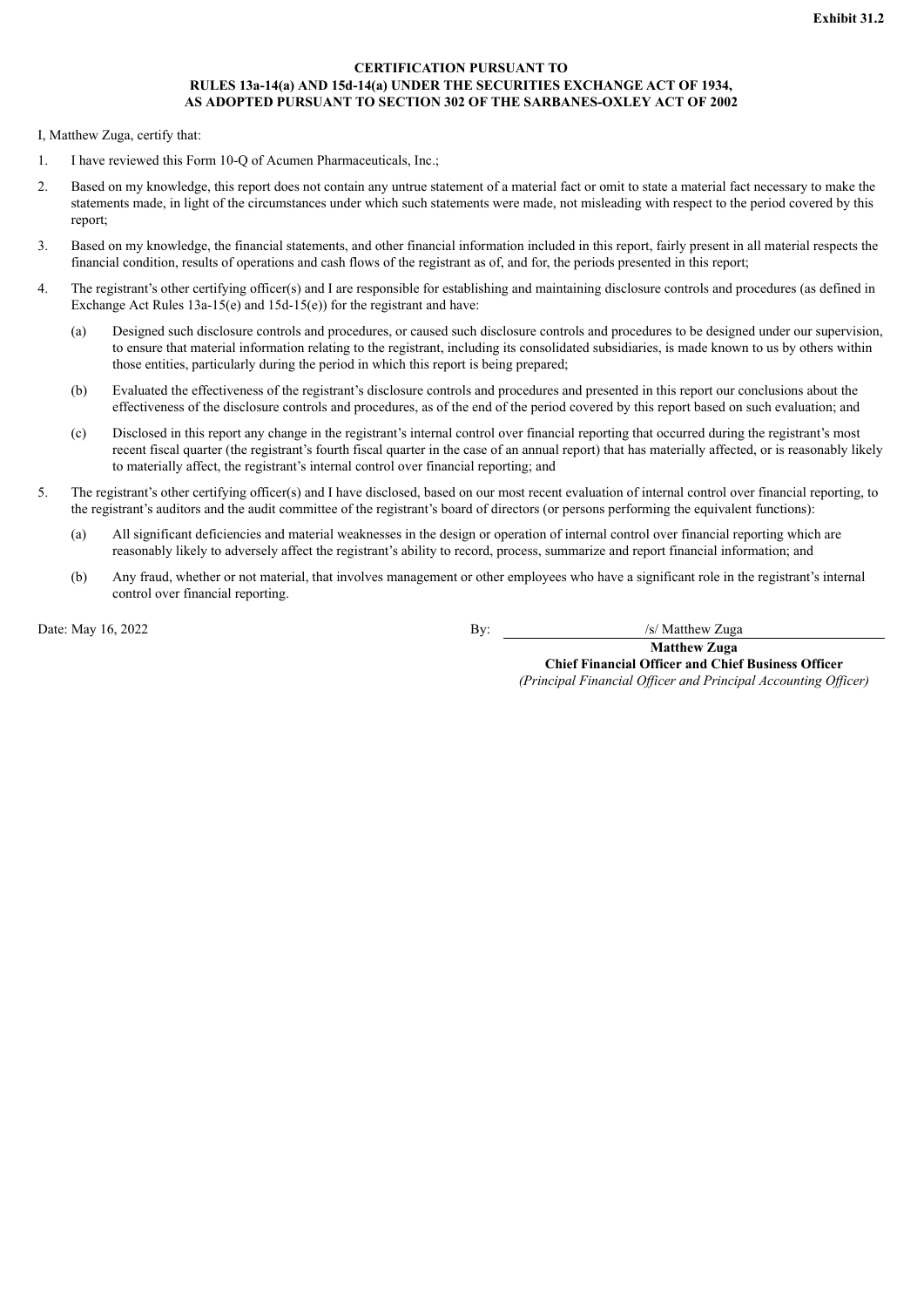#### **CERTIFICATION PURSUANT TO 18 U.S.C. SECTION 1350, AS ADOPTED PURSUANT TO SECTION 906 OF THE SARBANES-OXLEY ACT OF 2002**

<span id="page-30-0"></span>Pursuant to the requirement set forth in Rule 13a-14(b) of the Securities Exchange Act of 1934, as amended, (the "Exchange Act") and Section 1350 of Chapter 63 of Title 18 of the United States Code (18 U.S.C. §1350), Daniel O'Connell, Chief Executive Officer of Acumen Pharmaceuticals, Inc. (the "Company"), hereby certifies that, to the best of his knowledge:

- **1.** The Company's Quarterly Report on Form 10-Q for the period ended March 31, 2022, to which this Certification is attached as Exhibit 32.1 (the "Quarterly Report"), fully complies with the requirements of Section 13(a) or Section 15(d) of the Exchange Act; and
- **2.** The information contained in the Quarterly Report fairly presents, in all material respects, the financial condition and results of operations of the Company.

Date: May 16, 2022 By: /s/ Daniel O'Connell

**Daniel O'Connell President and Chief Executive Officer**

*(Principal Executive Of icer)*